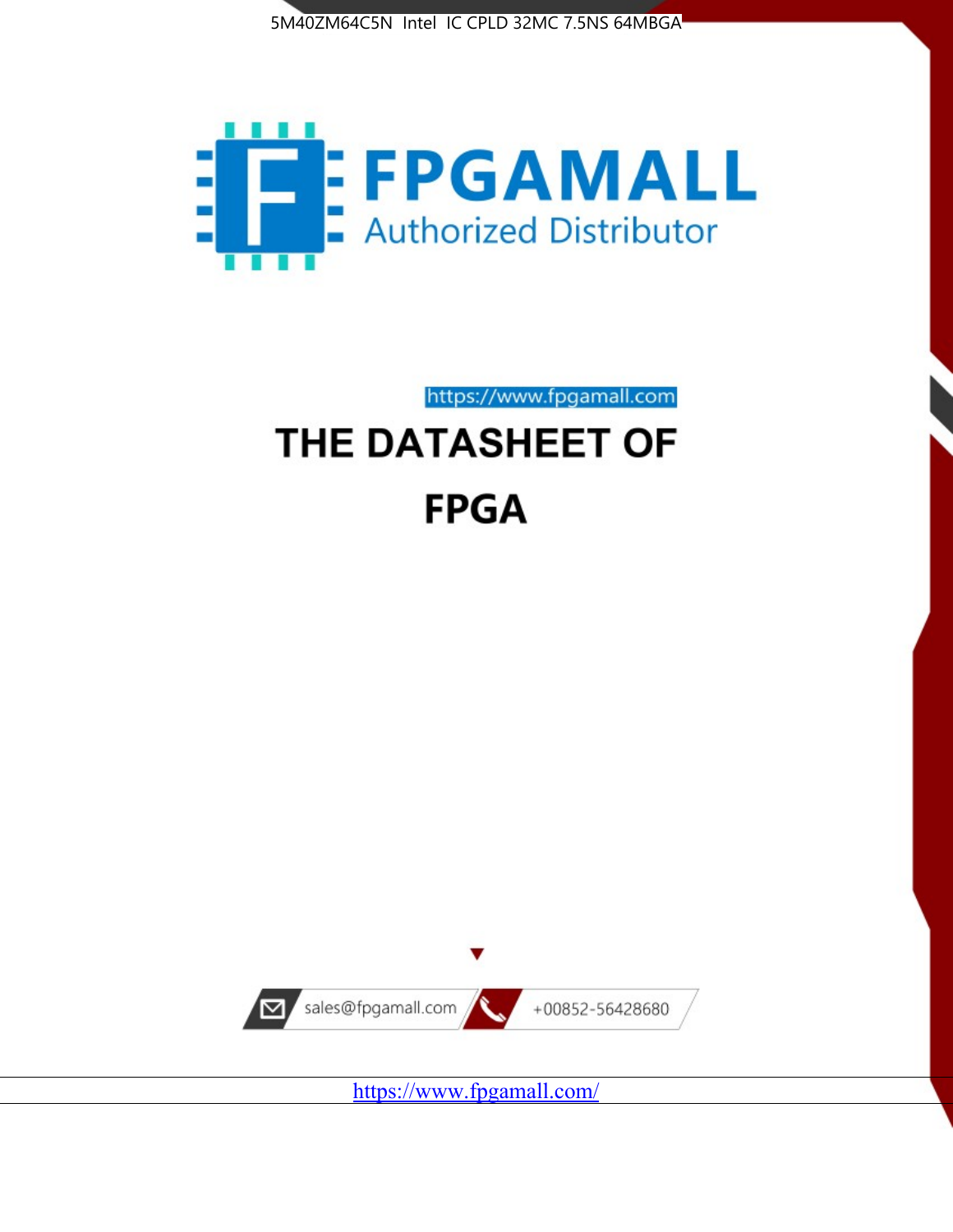

# **3. DC and Switching Characteristics for MAX V Devices**

**MV51003-1.2**

This chapter covers the electrical and switching characteristics for  $MAX^{\circ}$  V devices. Electrical characteristics include operating conditions and power consumptions. This chapter also describes the timing model and specifications.

You must consider the recommended DC and switching conditions described in this chapter to maintain the highest possible performance and reliability of the MAX V devices.

This chapter contains the following sections:

- "Operating Conditions" on page 3–1
- "Power Consumption" on page 3–10
- "Timing Model and Specifications" on page 3–10

### **Operating Conditions**

Table 3–1 through Table 3–15 on page 3–9 list information about absolute maximum ratings, recommended operating conditions, DC electrical characteristics, and other specifications for MAX V devices.

### **Absolute Maximum Ratings**

Table 3–1 lists the absolute maximum ratings for the MAX V device family.

| <b>Symbol</b>               | <b>Parameter</b>           | <b>Conditions</b>                   | <b>Minimum</b> | <b>Maximum</b> | <b>Unit</b> |
|-----------------------------|----------------------------|-------------------------------------|----------------|----------------|-------------|
| V <sub>CCINT</sub>          | Internal supply voltage    | With respect to ground              | $-0.5$         | 2.4            |             |
| V <sub>CCIO</sub>           | I/O supply voltage         |                                     | $-0.5$         | 4.6            |             |
| $V_1$                       | DC input voltage           |                                     | $-0.5$         | 4.6            |             |
| $I_{\text{OUT}}$            | DC output current, per pin |                                     | $-25$          | 25             | mA          |
| $\mathsf{T}_{\textsf{STG}}$ | Storage temperature        | No bias                             | $-65$          | 150            | °C          |
| $T_{AMB}$                   | Ambient temperature        | Under bias $(3)$                    | $-65$          | 135            | °C          |
| $T_{\text{J}}$              | Junction temperature       | TQFP and BGA packages<br>under bias |                | 135            | ۰c          |

**Table 3–1. Absolute Maximum Ratings for MAX V Devices** *(Note 1)***,** *(2)*

**Notes to Table 3–1:**

(1) For more information, refer to the *[Operating Requirements for Altera Devices Data Sheet](http://www.altera.com/literature/ds/dsoprq.pdf)*.

(2) Conditions beyond those listed in Table 3–1 may cause permanent damage to a device. Additionally, device operation at the absolute maximum ratings for extended periods of time may have adverse affects on the device.

(3) For more information about "under bias" conditions, refer to Table 3–2.

@2011 Altera Corporation. All rights reserved. ALTERA, ARRIA, CYCLONE, HARDCOPY, MAX, MEGACORE, NIOS, QUARTUS and STRATIX are Reg. U.S. Pat. & Tm. Off. [and/or trademarks of Altera Corporat](http://www.altera.com/common/legal.html)ion in the U.S. and other countrie

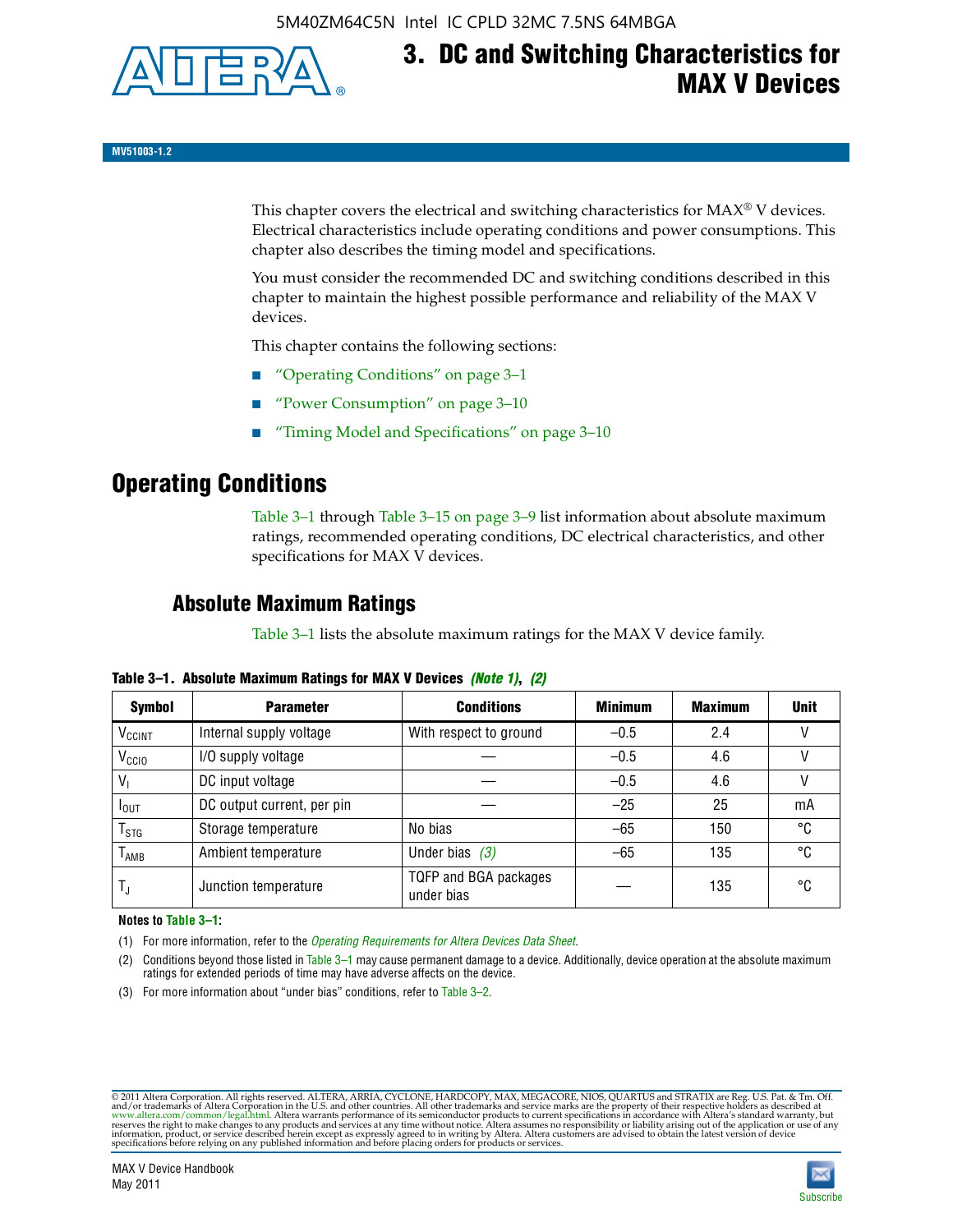## **Recommended Operating Conditions**

Table 3–2 lists recommended operating conditions for the MAX V device family.

**Table 3–2. Recommended Operating Conditions for MAX V Devices**

| <b>Symbol</b>        | <b>Parameter</b>                                                           | <b>Conditions</b>    | <b>Minimum</b> | <b>Maximum</b>    | <b>Unit</b>  |
|----------------------|----------------------------------------------------------------------------|----------------------|----------------|-------------------|--------------|
| $V_{CClNT}$ (1)      | 1.8-V supply voltage for internal logic and<br>in-system programming (ISP) | MAX V devices        | 1.71           | 1.89              | $\mathsf{V}$ |
|                      | Supply voltage for I/O buffers, 3.3-V<br>operation                         |                      | 3.00           | 3.60              | $\mathsf{V}$ |
|                      | Supply voltage for I/O buffers, 2.5-V<br>operation                         |                      | 2.375          | 2.625             | $\mathsf{V}$ |
| $V_{\text{CCIO}}(1)$ | Supply voltage for I/O buffers, 1.8-V<br>operation                         |                      | 1.71           | 1.89              | $\mathsf{V}$ |
|                      | Supply voltage for I/O buffers, 1.5-V<br>operation                         |                      | 1.425          | 1.575             | $\mathsf{V}$ |
|                      | Supply voltage for I/O buffers, 1.2-V<br>operation                         |                      | 1.14           | 1.26              | V            |
| $V_{1}$              | Input voltage                                                              | (2), (3), (4)        | $-0.5$         | 4.0               | V            |
| $V_0$                | Output voltage                                                             |                      | 0              | V <sub>CCIO</sub> | V            |
|                      |                                                                            | Commercial range     | 0              | 85                | °C           |
| T,                   | Operating junction temperature                                             | Industrial range     | $-40$          | 100               | °C           |
|                      |                                                                            | Extended range $(5)$ | $-40$          | 125               | °C           |

#### **Notes to Table 3–2:**

(1) MAX V device ISP and/or user flash memory (UFM) programming using JTAG or logic array is not guaranteed outside the recommended operating conditions (for example, if brown-out occurs in the system during a potential write/program sequence to the UFM, Altera recommends that you read back the UFM contents and verify it against the intended write data).

(2) The minimum DC input is –0.5 V. During transitions, the inputs may undershoot to –2.0 V for input currents less than 100 mA and periods shorter than 20 ns.

(3) During transitions, the inputs may overshoot to the voltages shown below based on the input duty cycle. The DC case is equivalent to 100% duty cycle. For more information about 5.0-V tolerance, refer to the *Using MAX V Devices in Multi-Voltage Systems* chapter.<br>
<u>V<sub>IN</sub> Max. Duty Cycle</u><br>
4.0 V 100% (DC)

Max. Duty Cycle

 $100\%$  (DC)<br>90%

 $4.1 V$ 

4.2 V 50%

4.3 V 30%<br>4.4 V 17%

4.4 V 4.5 V 10%

(4) All pins, including the clock, I/O, and JTAG pins, may be driven before  $V_{C C I N T}$  and  $V_{C C I O}$  are powered.

(5) For the extended temperature range of 100 to 125°C, MAX V UFM programming (erase/write) is only supported using the JTAG interface. UFM programming using the logic array interface is not guaranteed in this range.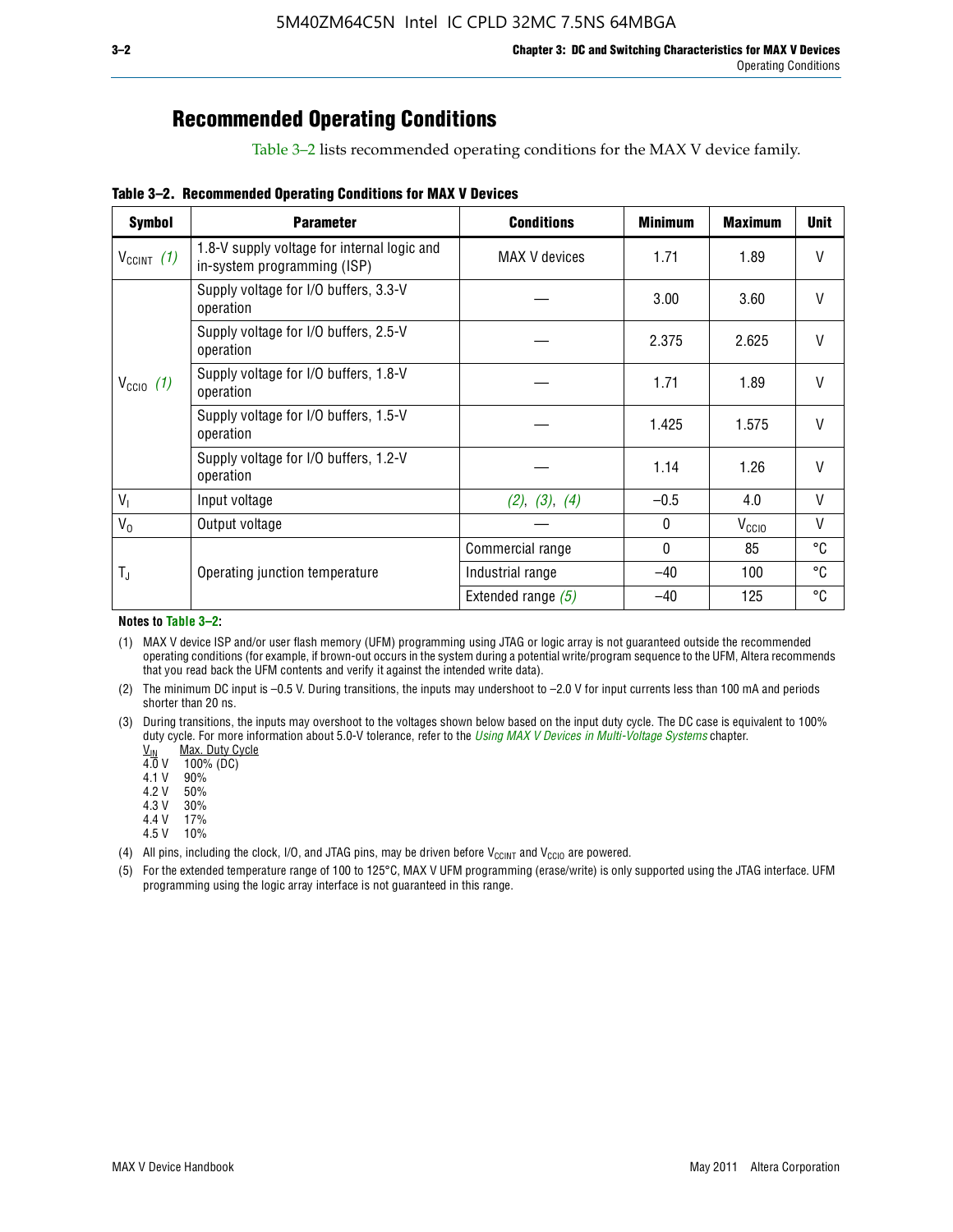### **Programming/Erasure Specifications**

Table 3–3 lists the programming/erasure specifications for the MAX V device family.

#### **Table 3–3. Programming/Erasure Specifications for MAX V Devices**

| <b>Block</b><br><b>Parameter</b> |                                  | <b>Minimum</b> | <b>Typical</b> | <b>Maximum</b> | <b>Unit</b> |
|----------------------------------|----------------------------------|----------------|----------------|----------------|-------------|
|                                  | UFM                              |                |                | 1000           | Cycles      |
| Erase and reprogram cycles       | Configuration flash memory (CFM) |                |                | 100            | Cvcles      |

**Note to Table 3–3:**

(1) This value applies to the commercial grade devices. For the industrial grade devices, the value is 100 cycles.

### **DC Electrical Characteristics**

Table 3–4 lists DC electrical characteristics for the MAX V device family.

| <b>Symbol</b>       | <b>Parameter</b>                                            | <b>Conditions</b>                                                  | <b>Minimum</b>           | <b>Typical</b> | <b>Maximum</b>           | <b>Unit</b> |
|---------------------|-------------------------------------------------------------|--------------------------------------------------------------------|--------------------------|----------------|--------------------------|-------------|
| Т,                  | Input pin leakage current                                   | $V_1 = V_{\text{CC10}}$ max to 0 V (2)                             | $-10$                    |                | 10                       | μA          |
| $I_{0Z}$            | Tri-stated I/O pin leakage<br>current                       | $V_0 = V_{\text{CC10}}$ max to 0 V (2)                             | $-10$                    |                | 10                       | μA          |
|                     |                                                             | 5M40Z, 5M80Z, 5M160Z, and<br>5M240Z (Commercial grade)<br>(4), (5) |                          | 25             | 90                       | μA          |
|                     |                                                             | 5M240Z (Commercial grade)<br>(6)                                   |                          | 27             | 96                       | μA          |
| <b>ICCSTANDBY</b>   | V <sub>CCINT</sub> supply current<br>$(statably)$ (3)       | 5M40Z, 5M80Z, 5M160Z, and<br>5M240Z (Industrial grade)<br>(5), (7) |                          | 25             | 139                      | μA          |
|                     |                                                             | 5M240Z (Industrial grade) $(6)$                                    |                          | 27             | 152                      | μA          |
|                     |                                                             | 5M570Z (Commercial grade)<br>(4)                                   |                          | 27             | 96                       | μA          |
|                     |                                                             | 5M570Z (Industrial grade) (7)                                      |                          | 27             | 152                      | μA          |
|                     |                                                             | 5M1270Z and 5M2210Z                                                | $\overline{\phantom{0}}$ | $\mathcal{P}$  |                          | mA          |
|                     | <b>Hysteresis for Schmitt</b>                               | $V_{\text{CC10}} = 3.3 \text{ V}$                                  | $\qquad \qquad$          | 400            | $\overline{\phantom{0}}$ | mV          |
| $V_{SCHMIT}$ (8)    | trigger input $(9)$                                         | $V_{\text{CC10}} = 2.5 V$                                          |                          | 190            |                          | mV          |
| <b>ICCPOWERUP</b>   | V <sub>CCINT</sub> supply current<br>during power-up $(10)$ | MAX V devices                                                      |                          |                | 40                       | mA          |
|                     |                                                             | $V_{\text{CC10}} = 3.3 \text{ V} (11)$                             | 5                        |                | 25                       | kΩ          |
|                     | Value of I/O pin pull-up                                    | $V_{\text{CGI0}} = 2.5 \text{ V}$ (11)                             | 10                       |                | 40                       | kΩ          |
| R <sub>PULLUP</sub> | resistor during user                                        | $V_{\text{CC10}} = 1.8 \text{ V} (11)$                             | 25                       |                | 60                       | kΩ          |
|                     | mode and ISP                                                | $V_{\text{CC10}} = 1.5 \text{ V} (11)$                             | 45                       |                | 95                       | kΩ          |
|                     |                                                             | $V_{\text{CC10}} = 1.2 \text{ V} (11)$                             | 80                       |                | 130                      | kΩ          |

### **Table 3–4. DC Electrical Characteristics for MAX V Devices** *(Note 1)* **(Part 1 of 2)**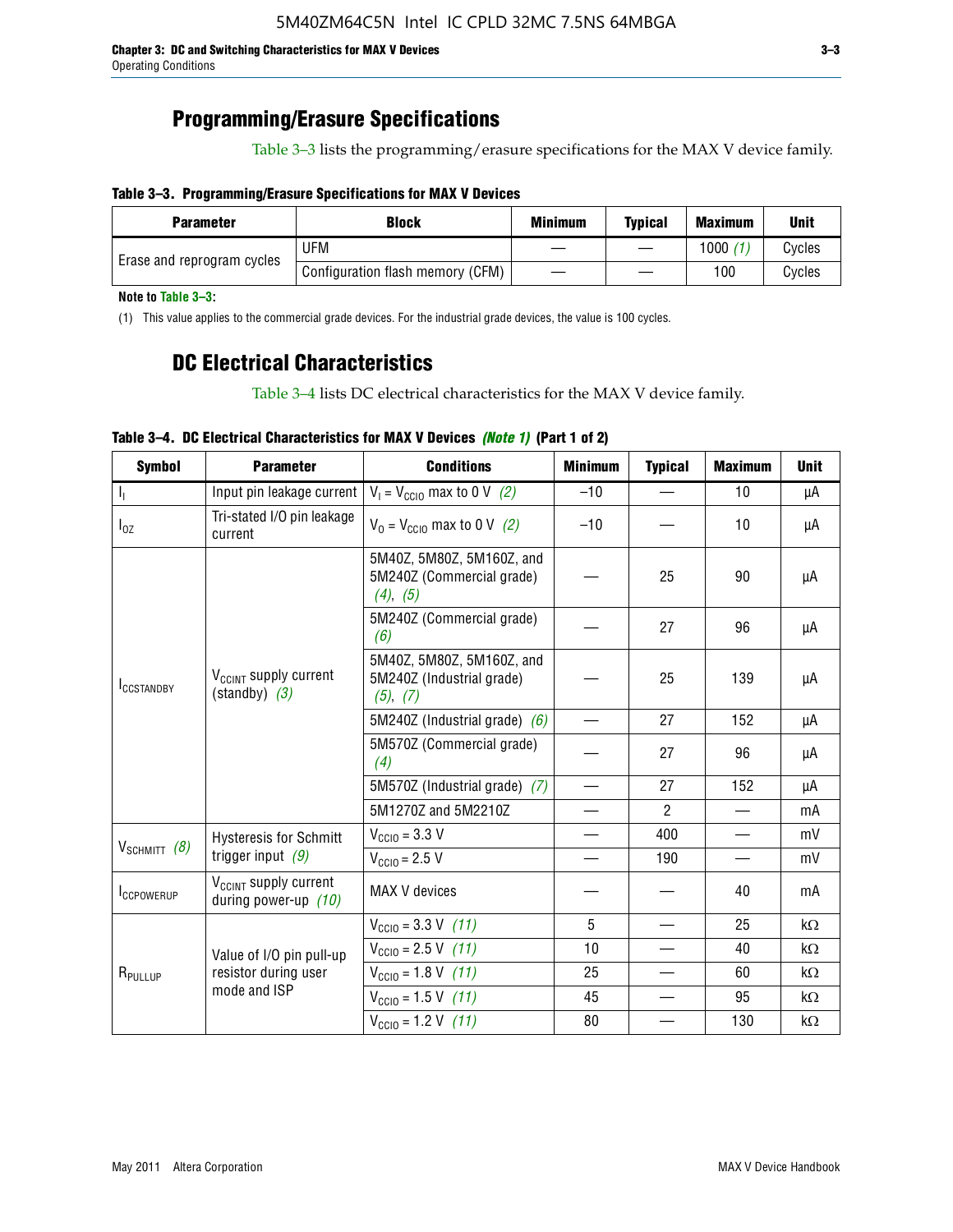| <b>Symbol</b> | <b>Parameter</b>                                                | <b>Conditions</b> | <b>Minimum</b> | <b>Typical</b> | <b>Maximum</b> | <b>Unit</b> |
|---------------|-----------------------------------------------------------------|-------------------|----------------|----------------|----------------|-------------|
| <b>PULLUP</b> | I/O pin pull-up resistor<br>current when I/O is<br>unprogrammed |                   |                |                | 300            | μA          |
| $C_{10}$      | Input capacitance for<br>user I/O pin                           |                   |                |                | 8              | рF          |
| $C_{GCLK}$    | Input capacitance for<br>dual-purpose GCLK/user<br>$I/O$ pin    |                   |                |                | 8              | рF          |

**Table 3–4. DC Electrical Characteristics for MAX V Devices** *(Note 1)* **(Part 2 of 2)**

**Notes to Table 3–4:**

- (1) Typical values are for  $T_A = 25^{\circ}\text{C}$ ,  $V_{\text{CCINT}} = 1.8 \text{ V}$  and  $V_{\text{CCIO}} = 1.2, 1.5, 1.8, 2.5,$  or 3.3 V.
- (2) This value is specified for normal device operation. The value may vary during power-up. This applies to all V<sub>CCIO</sub> settings (3.3, 2.5, 1.8, 1.5, and 1.2 V).
- (3)  $V_1$  = ground, no load, and no toggling inputs.
- (4) Commercial temperature ranges from 0°C to 85°C with the maximum current at 85°C.
- (5) Not applicable to the T144 package of the 5M240Z device.
- (6) Only applicable to the T144 package of the 5M240Z device.
- (7) Industrial temperature ranges from –40°C to 100°C with the maximum current at 100°C.
- (8) This value applies to commercial and industrial range devices. For extended temperature range devices, the  $V_{SCHMIT}$  typical value is 300 mV for  $V_{\text{CCIO}} = 3.3$  V and 120 mV for  $V_{\text{CCIO}} = 2.5$  V.
- (9) The TCK input is susceptible to high pulse glitches when the input signal fall time is greater than 200 ns for all I/O standards.
- (10) This is a peak current value with a maximum duration of  $t_{\text{CONFIG}}$  time.
- (11) Pin pull-up resistance values will lower if an external source drives the pin higher than  $V_{\text{CCIO}}$ .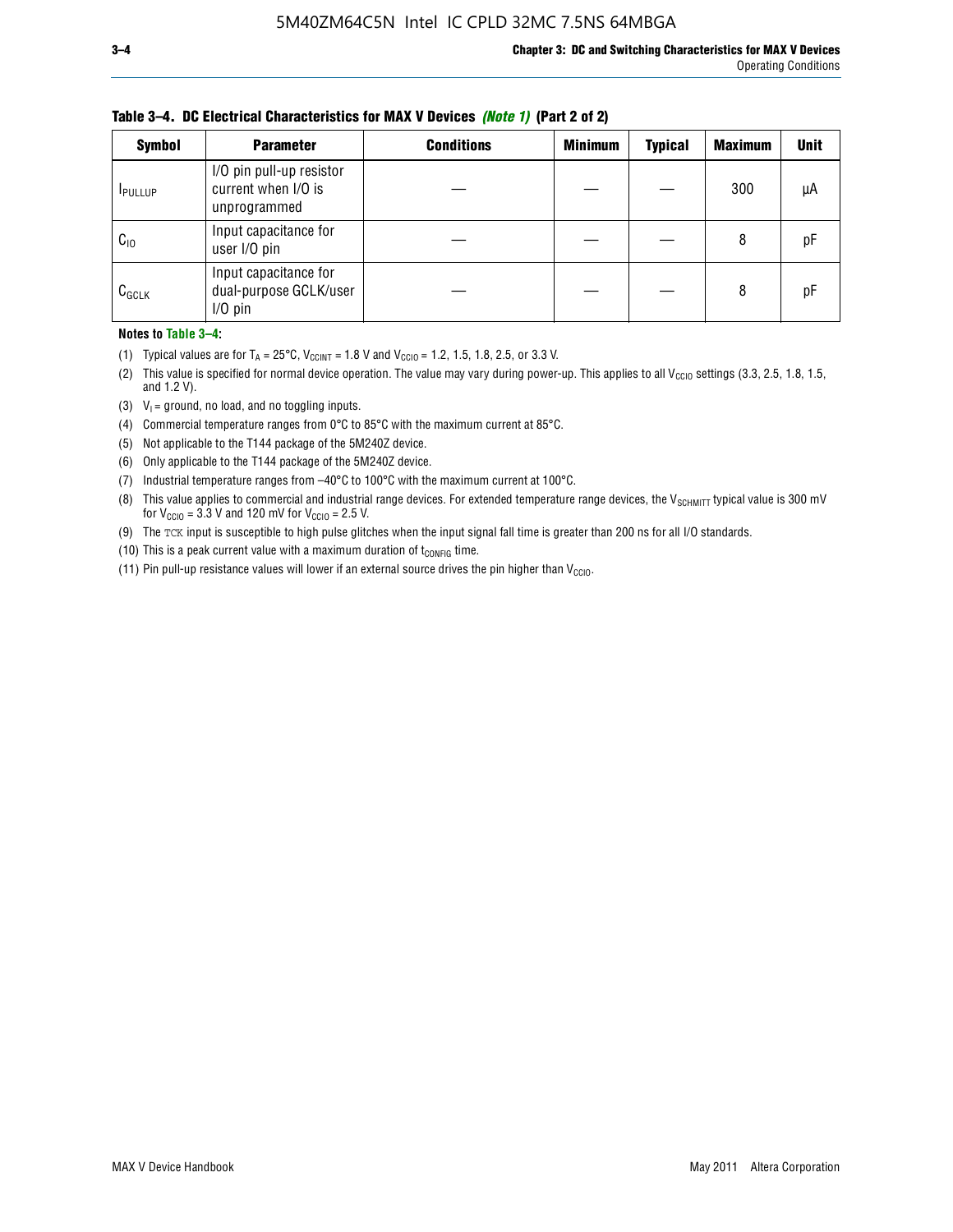**Chapter 3: DC and Switching Characteristics for MAX V Devices 3–5** Operating Conditions

Figure 3–1 shows the typical drive strength characteristics of MAX V devices.





#### **Notes to Figure 3–1:**

(1) The DC output current per pin is subject to the absolute maximum rating of Table 3–1 on page 3–1.

(2) 1.2-V V<sub>CCIO</sub> is only applicable to the maximum drive strength.

### **I/O Standard Specifications**

Table 3–5 through Table 3–13 on page 3–8 list the I/O standard specifications for the MAX V device family.

**Table 3–5. 3.3-V LVTTL Specifications for MAX V Devices**

| <b>Symbol</b>     | <b>Parameter</b>          | <b>Conditions</b> | <b>Minimum</b> | <b>Maximum</b> | <b>Unit</b> |
|-------------------|---------------------------|-------------------|----------------|----------------|-------------|
| V <sub>ccio</sub> | I/O supply voltage        |                   | 3.0            | 3.6            |             |
| $V_{IH}$          | High-level input voltage  |                   | 1.7            | 4.0            |             |
| $V_{IL}$          | Low-level input voltage   |                   | $-0.5$         | 0.8            |             |
| V <sub>он</sub>   | High-level output voltage | $10H = -4 mA$ (1) | 2.4            |                |             |
| $V_{OL}$          | Low-level output voltage  | $10L = 4 mA$ (1)  |                | 0.45           |             |

**Note to Table 3–5:**

(1) This specification is supported across all the programmable drive strength settings available for this I/O standard, as shown in the *[MAX V Device Architecture](http://www.altera.com/literature/hb/max-v/mv51002.pdf)* chapter.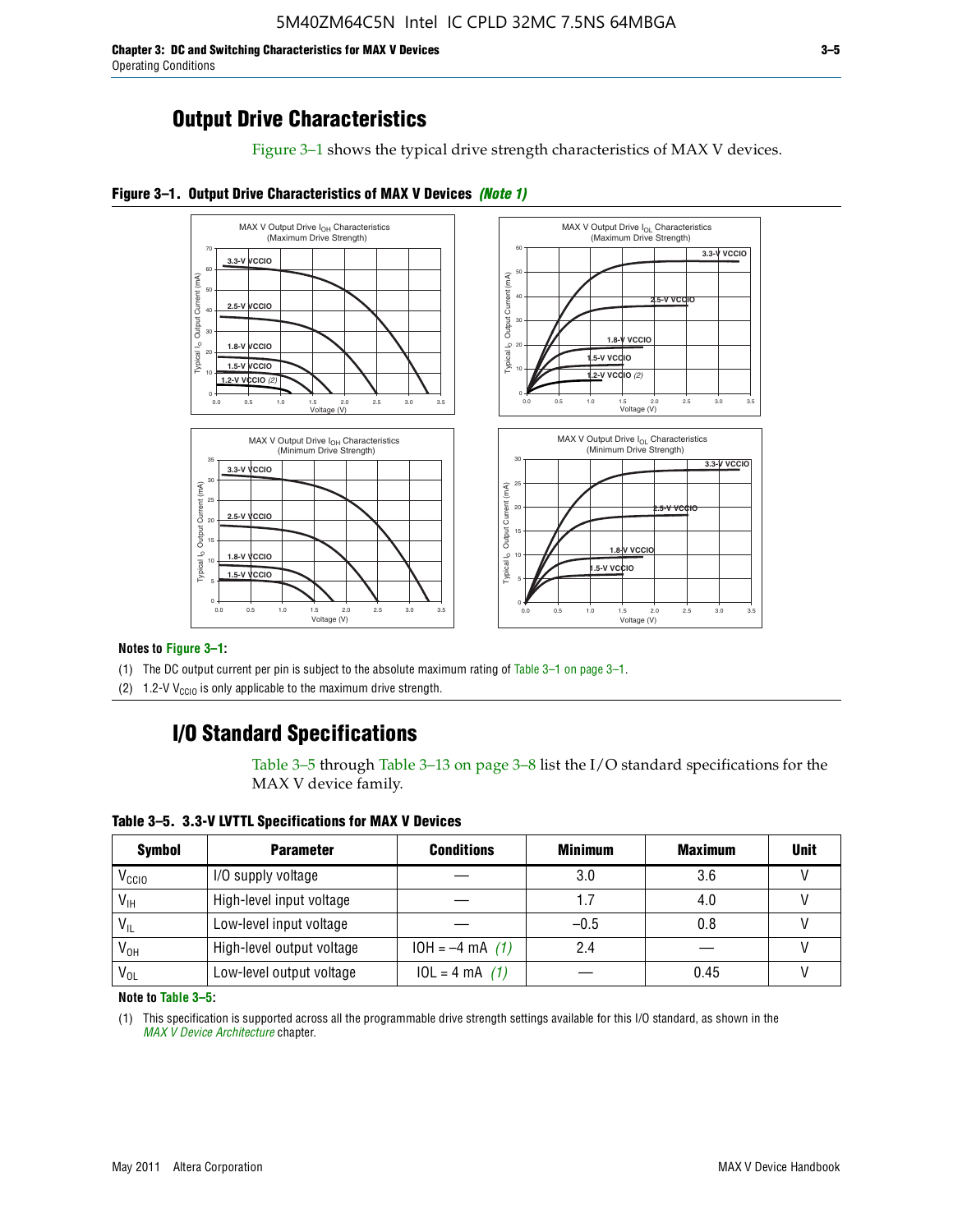| <b>Symbol</b>     | <b>Parameter</b>          | <b>Conditions</b>                                 | <b>Minimum</b>          | <b>Maximum</b> | <b>Unit</b> |
|-------------------|---------------------------|---------------------------------------------------|-------------------------|----------------|-------------|
| V <sub>CCIO</sub> | I/O supply voltage        |                                                   | 3.0                     | 3.6            |             |
| $V_{IH}$          | High-level input voltage  |                                                   | 1.7                     | 4.0            |             |
| $V_{IL}$          | Low-level input voltage   |                                                   | $-0.5$                  | 0.8            |             |
| $V_{OH}$          | High-level output voltage | $V_{\text{CC10}} = 3.0,$<br>$10H = -0.1$ mA $(1)$ | $V_{\text{CC10}} - 0.2$ |                |             |
| $V_{OL}$          | Low-level output voltage  | $V_{\text{CC10}} = 3.0,$<br>$10L = 0.1$ mA $(1)$  |                         | 0.2            |             |

#### **Table 3–6. 3.3-V LVCMOS Specifications for MAX V Devices**

**Note to Table 3–6:**

(1) This specification is supported across all the programmable drive strength settings available for this I/O standard, as shown in the *[MAX V Device Architecture](http://www.altera.com/literature/hb/max-v/mv51002.pdf)* chapter.

**Table 3–7. 2.5-V I/O Specifications for MAX V Devices**

| <b>Symbol</b>     | <b>Parameter</b>          | <b>Conditions</b>     | <b>Minimum</b> | <b>Maximum</b> | <b>Unit</b> |
|-------------------|---------------------------|-----------------------|----------------|----------------|-------------|
| V <sub>CCIO</sub> | I/O supply voltage        |                       | 2.375          | 2.625          |             |
| $V_{\text{IH}}$   | High-level input voltage  |                       | 1.7            | 4.0            | V           |
| $V_{IL}$          | Low-level input voltage   |                       | $-0.5$         | 0.7            |             |
|                   | High-level output voltage | $10H = -0.1$ mA $(1)$ | 2.1            |                |             |
| V <sub>он</sub>   |                           | $10H = -1$ mA $(1)$   | 2.0            |                |             |
|                   |                           | $10H = -2 mA$ (1)     | 1.7            |                | V           |
|                   |                           | $10L = 0.1$ mA $(1)$  |                | 0.2            |             |
| V <sub>OL</sub>   | Low-level output voltage  | $10L = 1 mA$ (1)      |                | 0.4            |             |
|                   |                           | $10L = 2 mA$ (1)      |                | 0.7            |             |

**Note to Table 3–7:**

(1) This specification is supported across all the programmable drive strength settings available for this I/O standard, as shown in the *[MAX V Device Architecture](http://www.altera.com/literature/hb/max-v/mv51002.pdf)* chapter.

| <b>Symbol</b>     | <b>Parameter</b>          | <b>Conditions</b> | <b>Minimum</b>                | <b>Maximum</b>                | <b>Unit</b> |
|-------------------|---------------------------|-------------------|-------------------------------|-------------------------------|-------------|
| V <sub>ccio</sub> | I/O supply voltage        |                   | 1.71                          | 1.89                          |             |
| $V_{\text{IH}}$   | High-level input voltage  |                   | $0.65 \times V_{\text{CGI0}}$ | 2.25(2)                       |             |
| $V_{IL}$          | Low-level input voltage   |                   | $-0.3$                        | $0.35 \times V_{\text{CC10}}$ |             |
| V <sub>он</sub>   | High-level output voltage | $10H = -2 mA$ (1) | $V_{\text{CCI0}} - 0.45$      |                               |             |
| $V_{OL}$          | Low-level output voltage  | $10L = 2 mA$ (1)  |                               | 0.45                          |             |

**Table 3–8. 1.8-V I/O Specifications for MAX V Devices**

**Notes to Table 3–8:**

(1) This specification is supported across all the programmable drive strength settings available for this I/O standard, as shown in the *[MAX V Device Architecture](http://www.altera.com/literature/hb/max-v/mv51002.pdf)* chapter.

(2) This maximum V<sub>IH</sub> reflects the JEDEC specification. The MAX V input buffer can tolerate a V<sub>IH</sub> maximum of 4.0, as specified by the V<sub>I</sub> parameter in Table 3–2 on page 3–2.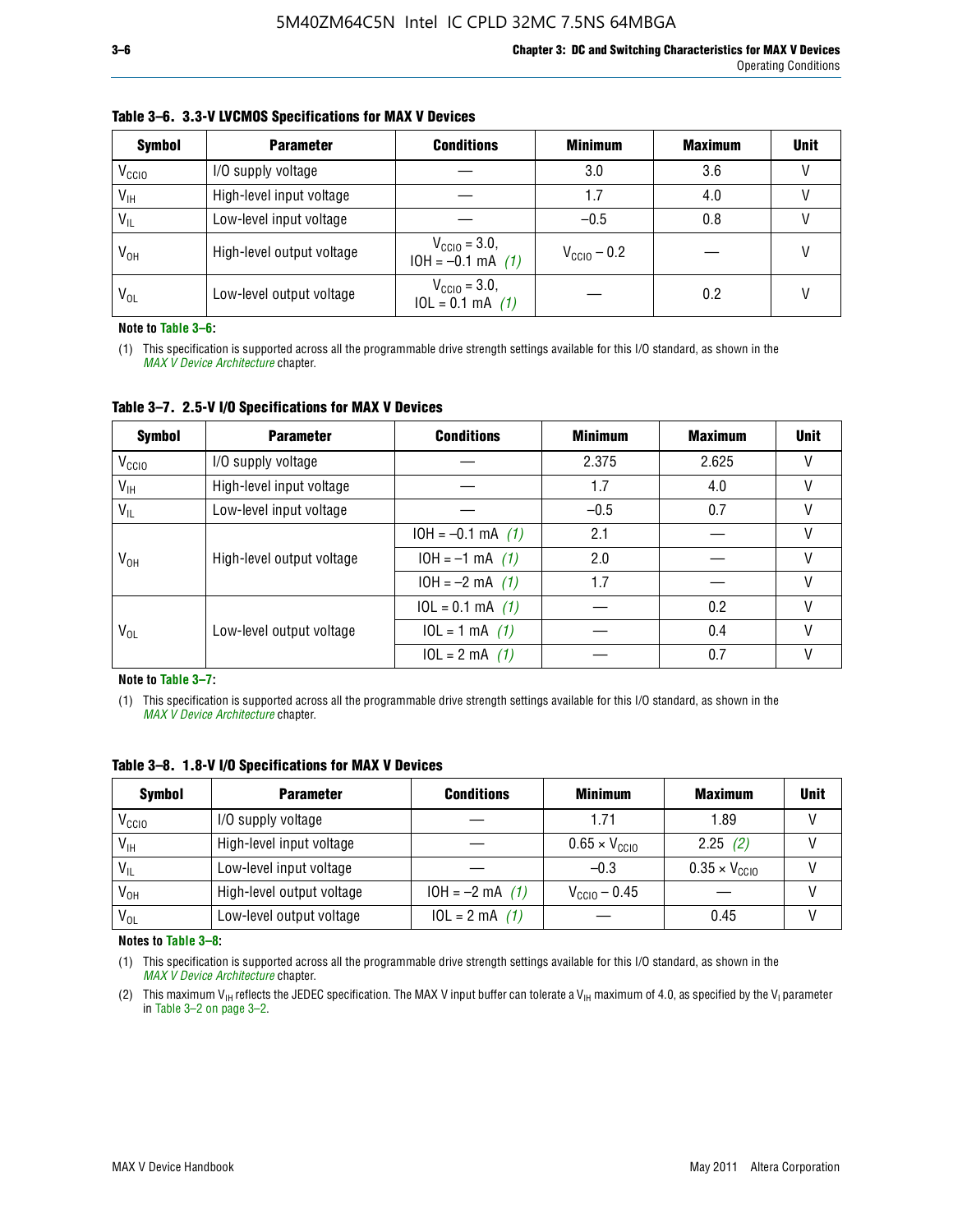#### **Table 3–9. 1.5-V I/O Specifications for MAX V Devices**

| <b>Symbol</b>     | <b>Parameter</b>          | <b>Conditions</b> | <b>Minimum</b>                | <b>Maximum</b>                | <b>Unit</b> |
|-------------------|---------------------------|-------------------|-------------------------------|-------------------------------|-------------|
| V <sub>CCIO</sub> | I/O supply voltage        |                   | 1.425                         | 1.575                         |             |
| $V_{IH}$          | High-level input voltage  |                   | $0.65 \times V_{\text{CC10}}$ | $V_{\text{CGI0}} + 0.3$ (2)   |             |
| $V_{IL}$          | Low-level input voltage   |                   | $-0.3$                        | $0.35 \times V_{\text{CC10}}$ |             |
| V <sub>он</sub>   | High-level output voltage | $10H = -2 mA$ (1) | $0.75 \times V_{\text{CC10}}$ |                               |             |
| $V_{OL}$          | Low-level output voltage  | $10L = 2 mA$ (1)  |                               | $0.25 \times V_{\text{CGI0}}$ |             |

**Notes to Table 3–9:**

(1) This specification is supported across all the programmable drive strength settings available for this I/O standard, as shown in the *[MAX V Device Architecture](http://www.altera.com/literature/hb/max-v/mv51002.pdf)* chapter.

(2) This maximum V<sub>IH</sub> reflects the JEDEC specification. The MAX V input buffer can tolerate a V<sub>IH</sub> maximum of 4.0, as specified by the V<sub>I</sub> parameter in Table 3–2 on page 3–2.

**Table 3–10. 1.2-V I/O Specifications for MAX V Devices**

| <b>Symbol</b>     | <b>Parameter</b>          | <b>Conditions</b> | <b>Minimum</b>               | <b>Maximum</b>                | <b>Unit</b> |
|-------------------|---------------------------|-------------------|------------------------------|-------------------------------|-------------|
| V <sub>CCIO</sub> | I/O supply voltage        |                   | 1.14                         | 1.26                          |             |
| $V_{IH}$          | High-level input voltage  |                   | $0.8 \times V_{\text{CCIO}}$ | $V_{\text{CC10}} + 0.3$       |             |
| $V_{IL}$          | Low-level input voltage   |                   | $-0.3$                       | $0.25 \times V_{\text{CCIO}}$ |             |
| V <sub>OH</sub>   | High-level output voltage | $10H = -2 mA$ (1) | $0.75 \times V_{\text{CCI}}$ |                               |             |
| $V_{OL}$          | Low-level output voltage  | $10L = 2 mA$ (1)  |                              | $0.25 \times V_{\text{CGI0}}$ |             |

#### **Note to Table 3–10:**

(1) This specification is supported across all the programmable drive strength settings available for this I/O standard, as shown in the *[MAX V Device Architecture](http://www.altera.com/literature/hb/max-v/mv51002.pdf)* chapter.

|  |  | Table 3–11. 3.3-V PCI Specifications for MAX V Devices (Note 1) |  |  |  |  |
|--|--|-----------------------------------------------------------------|--|--|--|--|
|--|--|-----------------------------------------------------------------|--|--|--|--|

| <b>Symbol</b>     | <b>Parameter</b>          | <b>Conditions</b>  | <b>Minimum</b>               | <b>Typical</b> | <b>Maximum</b>               | <b>Unit</b> |
|-------------------|---------------------------|--------------------|------------------------------|----------------|------------------------------|-------------|
| V <sub>CCIO</sub> | I/O supply voltage        |                    | 3.0                          | 3.3            | 3.6                          |             |
| $V_{\text{IH}}$   | High-level input voltage  |                    | $0.5 \times V_{\text{CCIO}}$ |                | $V_{\text{CC10}} + 0.5$      |             |
| $V_{IL}$          | Low-level input voltage   |                    | $-0.5$                       |                | $0.3 \times V_{\text{CC10}}$ |             |
| $V_{OH}$          | High-level output voltage | $10H = -500 \mu A$ | $0.9 \times V_{\text{CC10}}$ |                |                              |             |
| $V_{OL}$          | Low-level output voltage  | $10L = 1.5 mA$     |                              |                | $0.1 \times V_{\text{CC10}}$ |             |

**Note to Table 3–11:**

(1) 3.3-V PCI I/O standard is only supported in Bank 3 of the 5M1270Z and 5M2210Z devices.

#### **Table 3–12. LVDS Specifications for MAX V Devices** *(Note 1)*

| <b>Symbol</b> | <b>Parameter</b>                  | <b>Conditions</b> | <b>Minimum</b> | <b>Typical</b> | <b>Maximum</b> | Unit |
|---------------|-----------------------------------|-------------------|----------------|----------------|----------------|------|
| Vccio         | I/O supply voltage                |                   | 2.375          | 2.5            | 2.625          |      |
| $V_{OD}$      | Differential output voltage swing |                   | 247            |                | 600            | mV   |
| $V_{OS}$      | Output offset voltage             |                   | 1.125          | 1.25           | 1.375          |      |

**Note to Table 3–12:**

(1) Supports emulated LVDS output using a three-resistor network (LVDS\_E\_3R).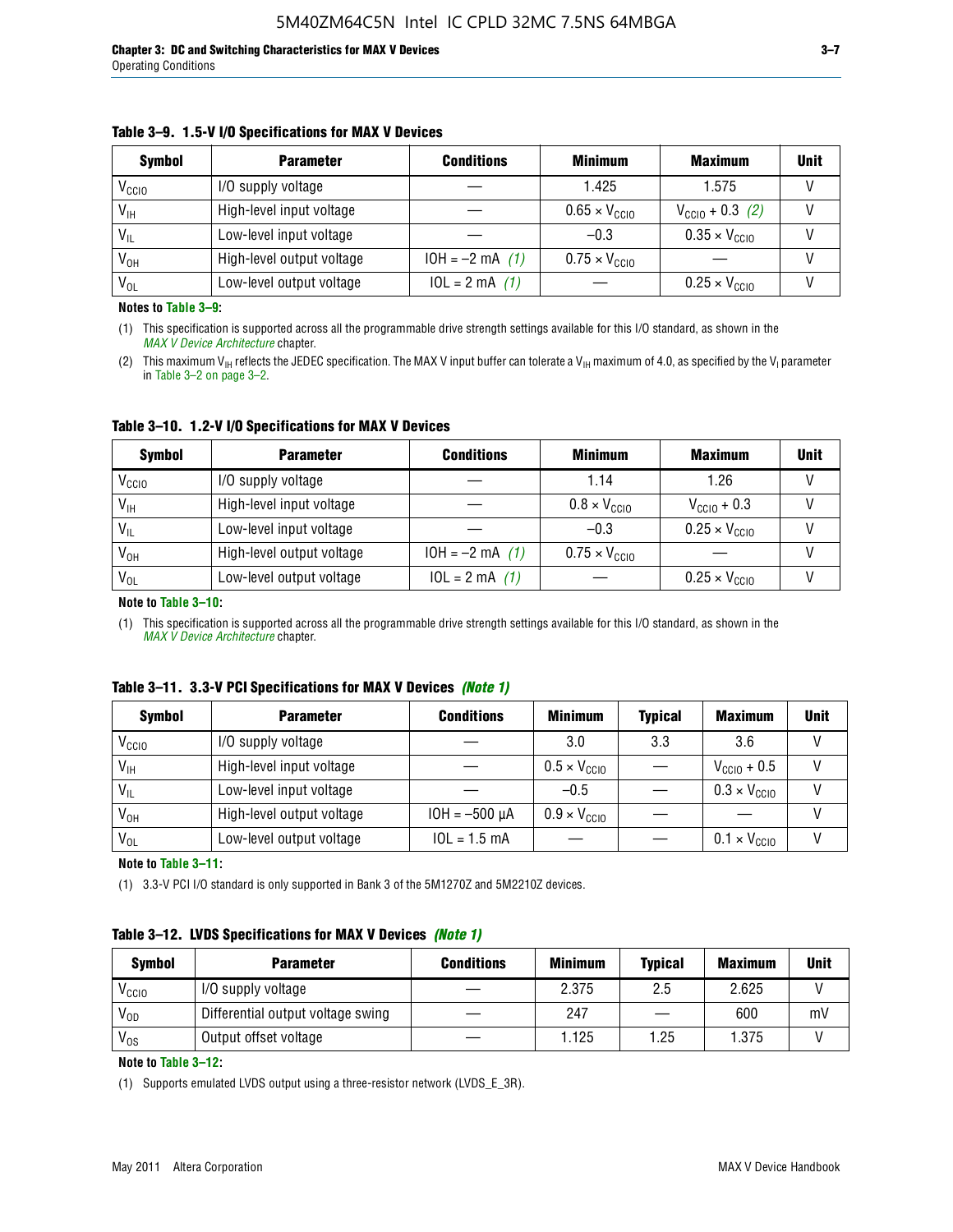| <b>Symbol</b> | <b>Parameter</b>                  | <b>Conditions</b> | <b>Minimum</b> | <b>Typical</b> | <b>Maximum</b> | <b>Unit</b> |
|---------------|-----------------------------------|-------------------|----------------|----------------|----------------|-------------|
| Vccio         | I/O supply voltage                |                   | 2.375          | 2.5            | 2.625          |             |
| $V_{OD}$      | Differential output voltage swing |                   | 247            |                | 600            | m۱          |
| $V_{OS}$      | Output offset voltage             |                   | 1.125          | 1.25           | 1.375          |             |

#### **Table 3–13. RSDS Specifications for MAX V Devices** *(Note 1)*

**Note to Table 3–13:**

(1) Supports emulated RSDS output using a three-resistor network (RSDS\_E\_3R).

### **Bus Hold Specifications**

Table 3–14 lists the bus hold specifications for the MAX V device family.

**Table 3–14. Bus Hold Specifications for MAX V Devices**

|                            |                               | V <sub>ccio</sub> Level |            |       |            |       |            |       |            |            |            |             |
|----------------------------|-------------------------------|-------------------------|------------|-------|------------|-------|------------|-------|------------|------------|------------|-------------|
| <b>Parameter</b>           | <b>Conditions</b>             |                         | 1.2V       |       | 1.5V       |       | 1.8V       | 2.5V  |            |            | 3.3V       | <b>Unit</b> |
|                            |                               | Min                     | <b>Max</b> | Min   | <b>Max</b> | Min   | <b>Max</b> | Min   | <b>Max</b> | <b>Min</b> | <b>Max</b> |             |
| Low sustaining<br>current  | $V_{IN}$ > $V_{IL}$ (maximum) | 10                      |            | 20    |            | 30    |            | 50    |            | 70         |            | μA          |
| High sustaining<br>current | $V_{IN}$ < $V_{IH}$ (minimum) | $-10$                   |            | $-20$ |            | $-30$ |            | $-50$ |            | $-70$      |            | μA          |
| Low overdrive<br>current   | $0 V < V_{IN} < V_{CC10}$     |                         | 130        |       | 160        |       | 200        |       | 300        |            | 500        | μA          |
| High overdrive<br>current  | $0 V < V_{IN} < V_{CC10}$     |                         | $-130$     |       | $-160$     |       | $-200$     |       | $-300$     |            | $-500$     | μA          |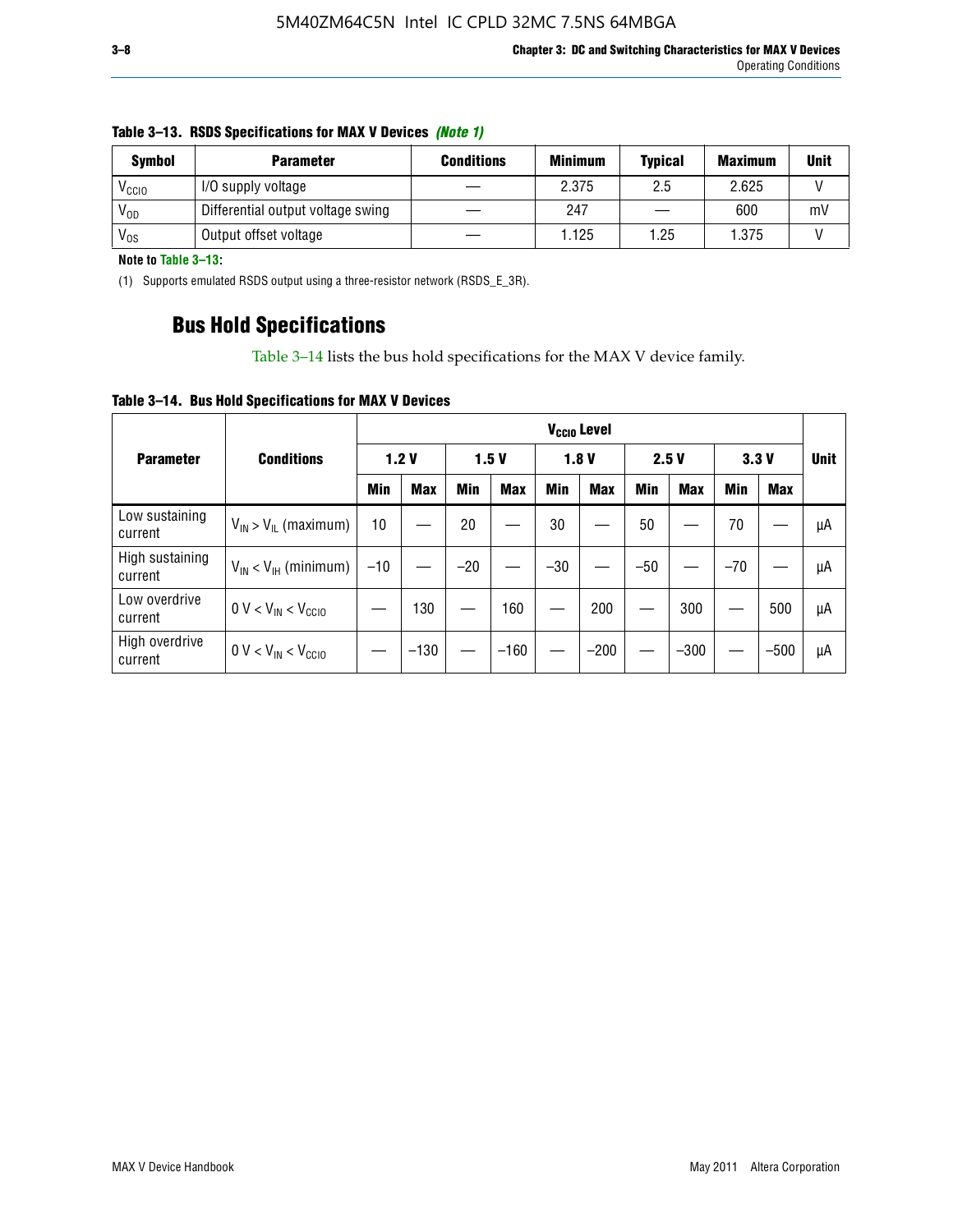**Chapter 3: DC and Switching Characteristics for MAX V Devices 3–9** Operating Conditions

### **Power-Up Timing**

Table 3–15 lists the power-up timing characteristics for the MAX V device family.

| <b>Symbol</b>           | <b>Parameter</b>              | <b>Device</b>             | <b>Temperature Range</b>  | Min                      | <b>Typ</b> | <b>Max</b> | <b>Unit</b> |
|-------------------------|-------------------------------|---------------------------|---------------------------|--------------------------|------------|------------|-------------|
|                         |                               | 5M40Z                     | Commercial and industrial | $\overline{\phantom{0}}$ |            | 200        | μs          |
|                         |                               |                           | Extended                  |                          |            | 300        | μs          |
|                         |                               | 5M80Z                     | Commercial and industrial |                          |            | 200        | μs          |
|                         |                               |                           | Extended                  |                          |            | 300        | μs          |
|                         |                               | 5M160Z                    | Commercial and industrial |                          |            | 200        | μs          |
|                         |                               |                           | Extended                  |                          |            | 300        | μs          |
| The amount of time from | 5M240Z (2)                    | Commercial and industrial |                           |                          | 200        | μs         |             |
|                         |                               |                           | Extended                  |                          |            | 300        | μs          |
|                         | when minimum $V_{C C INT}$ is | 5M240Z (3)                | Commercial and industrial |                          |            | 300        | μs          |
| t <sub>config</sub>     | reached until the device      |                           | Extended                  | $\overline{\phantom{0}}$ |            | 400        | μs          |
|                         | enters user mode $(1)$        | 5M570Z                    | Commercial and industrial |                          |            | 300        | μs          |
|                         |                               |                           | Extended                  |                          |            | 400        | μs          |
|                         |                               | 5M1270Z (4)               | Commercial and industrial |                          |            | 300        | μs          |
|                         |                               |                           | Extended                  |                          |            | 400        | μs          |
|                         |                               | 5M1270Z (5)               | Commercial and industrial |                          |            | 450        | μs          |
|                         |                               |                           | Extended                  |                          |            | 500        | μs          |
|                         |                               | 5M2210Z                   | Commercial and industrial |                          |            | 450        | μs          |
|                         |                               |                           | Extended                  |                          |            | 500        | μs          |

**Notes to Table 3–15:**

(1) For more information about power-on reset (POR) trigger voltage, refer to the *[Hot Socketing and Power-On Reset in MAX V Devices](http://www.altera.com/literature/hb/max-v/mv51004.pdf)* chapter.

(2) Not applicable to the T144 package of the 5M240Z device.

(3) Only applicable to the T144 package of the 5M240Z device.

(4) Not applicable to the F324 package of the 5M1270Z device.

(5) Only applicable to the F324 package of the 5M1270Z device.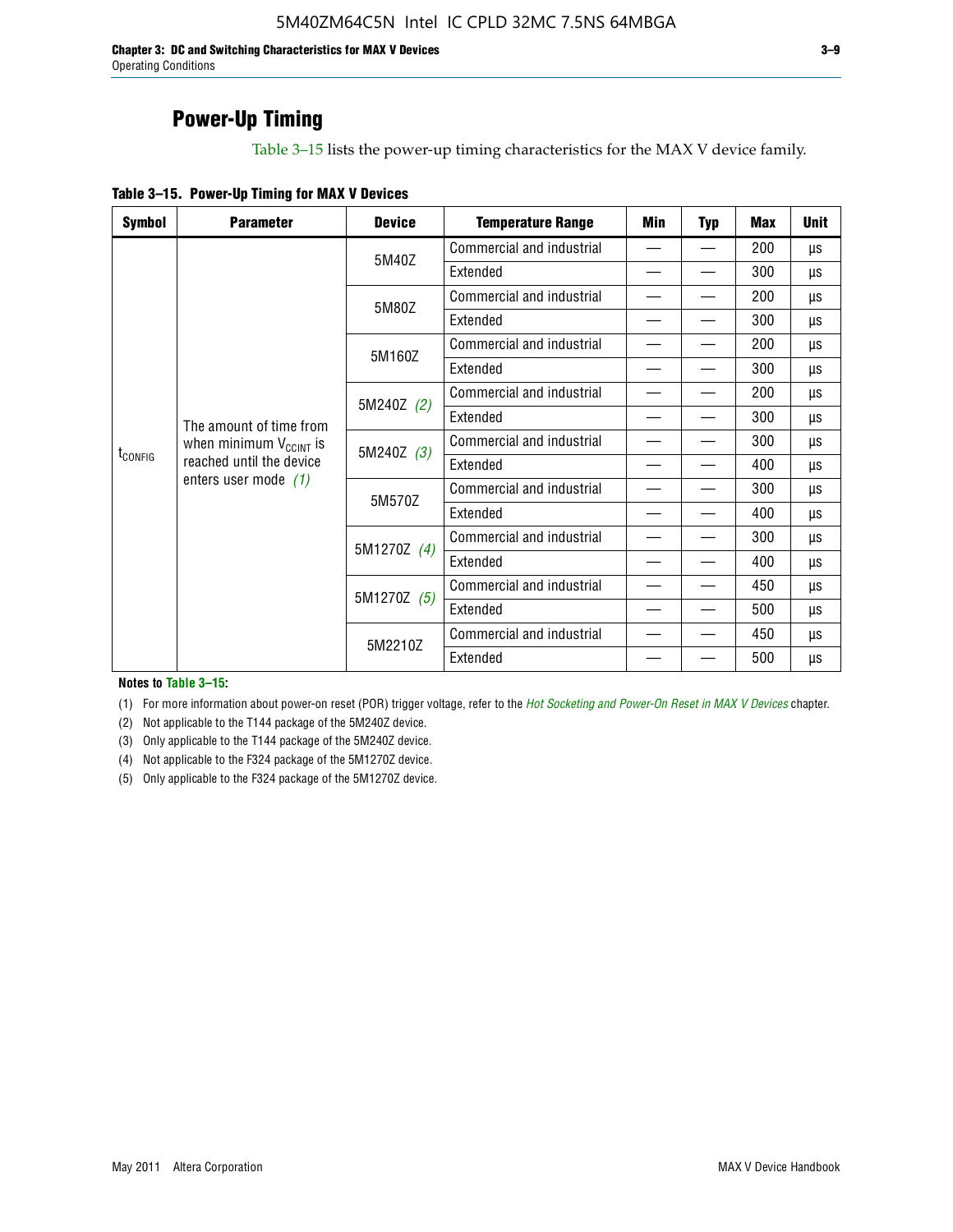### **Power Consumption**

You can use the Altera® PowerPlay Early Power Estimator and PowerPlay Power Analyzer to estimate the device power.

**For more information about these power analysis tools, refer to the** *PowerPlay Early**[Power Estimator for Altera CPLDs User Guide](http://www.altera.com/literature/ug/ug_epe_cpld.pdf)* and the *[PowerPlay Power Analysis](http://www.altera.com/literature/hb/qts/qts_qii53013.pdf)* chapter in volume 3 of the *Quartus II Handbook.*

# **Timing Model and Specifications**

MAX V devices timing can be analyzed with the Altera Quartus<sup>®</sup> II software, a variety of industry-standard EDA simulators and timing analyzers, or with the timing model shown in Figure 3–2.

MAX V devices have predictable internal delays that allow you to determine the worst-case timing of any design. The software provides timing simulation, point-to-point delay prediction, and detailed timing analysis for device-wide performance evaluation.



**Figure 3–2. Timing Model for MAX V Devices**

You can derive the timing characteristics of any signal path from the timing model and parameters of a particular device. You can calculate external timing parameters, which represent pin-to-pin timing delays, as the sum of the internal parameters.

**For more information, refer to** *[AN629: Understanding Timing in Altera CPLDs](http://www.altera.com/literature/an/an629.pdf)***.**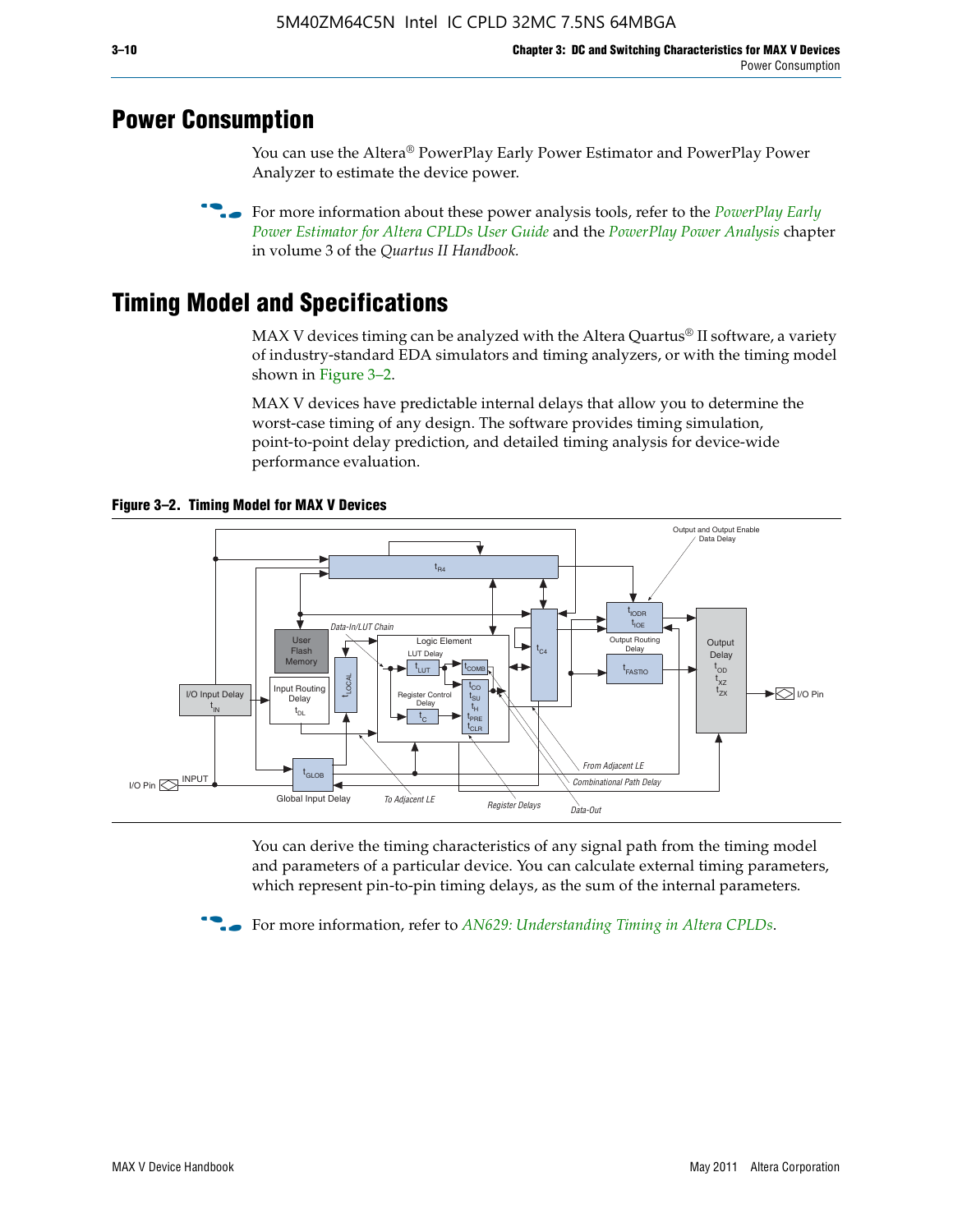### **Preliminary and Final Timing**

This section describes the performance, internal, external, and UFM timing specifications. All specifications are representative of the worst-case supply voltage and junction temperature conditions.

Timing models can have either preliminary or final status. The Quartus II software issues an informational message during the design compilation if the timing models are preliminary. Table 3–16 lists the status of the MAX V device timing models.

Preliminary status means the timing model is subject to change. Initially, timing numbers are created using simulation results, process data, and other known parameters. These tests are used to make the preliminary numbers as close to the actual timing parameters as possible.

Final timing numbers are based on actual device operation and testing. These numbers reflect the actual performance of the device under the worst-case voltage and junction temperature conditions.

| <b>Device</b> | <b>Final</b> |
|---------------|--------------|
| 5M40Z         |              |
| 5M80Z         |              |
| 5M160Z        |              |
| 5M240Z        |              |
| 5M570Z        |              |
| 5M1270Z       |              |
| 5M2210Z       |              |

**Table 3–16. Timing Model Status for MAX V Devices**

### **Performance**

Table 3–17 lists the MAX V device performance for some common designs. All performance values were obtained with the Quartus II software compilation of megafunctions.

**Table 3–17. Device Performance for MAX V Devices (Part 1 of 2)**

|                                | <b>Design Size and</b><br><b>Function</b>  |      |                       |                             | <b>Performance</b> |                                      |                 |             |            |  |  |
|--------------------------------|--------------------------------------------|------|-----------------------|-----------------------------|--------------------|--------------------------------------|-----------------|-------------|------------|--|--|
| <b>Resource</b><br><b>Used</b> |                                            |      | <b>Resources Used</b> |                             |                    | 5M40Z/5M80Z/5M160Z/<br>5M240Z/5M570Z | 5M1270Z/5M2210Z | <b>Unit</b> |            |  |  |
|                                |                                            | Mode | <b>LEs</b>            | <b>UFM</b><br><b>Blocks</b> | C4                 | C5, I5                               | C4              | C5, I5      |            |  |  |
|                                | 16-bit counter $(1)$                       |      | 16                    | 0                           | 184.1              | 118.3                                | 247.5           | 201.1       | <b>MHz</b> |  |  |
|                                | 64-bit counter $(1)$                       |      | 64                    | 0                           | 83.2               | 80.5                                 | 154.8           | 125.8       | <b>MHz</b> |  |  |
|                                | 16-to-1 multiplexer                        |      | 11                    | 0                           | 17.4               | 20.4                                 | 8.0             | 9.3         | ns         |  |  |
| LE                             | 32-to-1 multiplexer                        |      | 24                    | 0                           | 12.5               | 25.3                                 | 9.0             | 11.4        | ns         |  |  |
|                                | 16-bit XOR function                        |      | 5                     | 0                           | 9.0                | 16.1                                 | 6.6             | 8.2         | ns         |  |  |
|                                | 16-bit decoder with<br>single address line |      | 5                     | 0                           | 9.2                | 16.1                                 | 6.6             | 8.2         | ns         |  |  |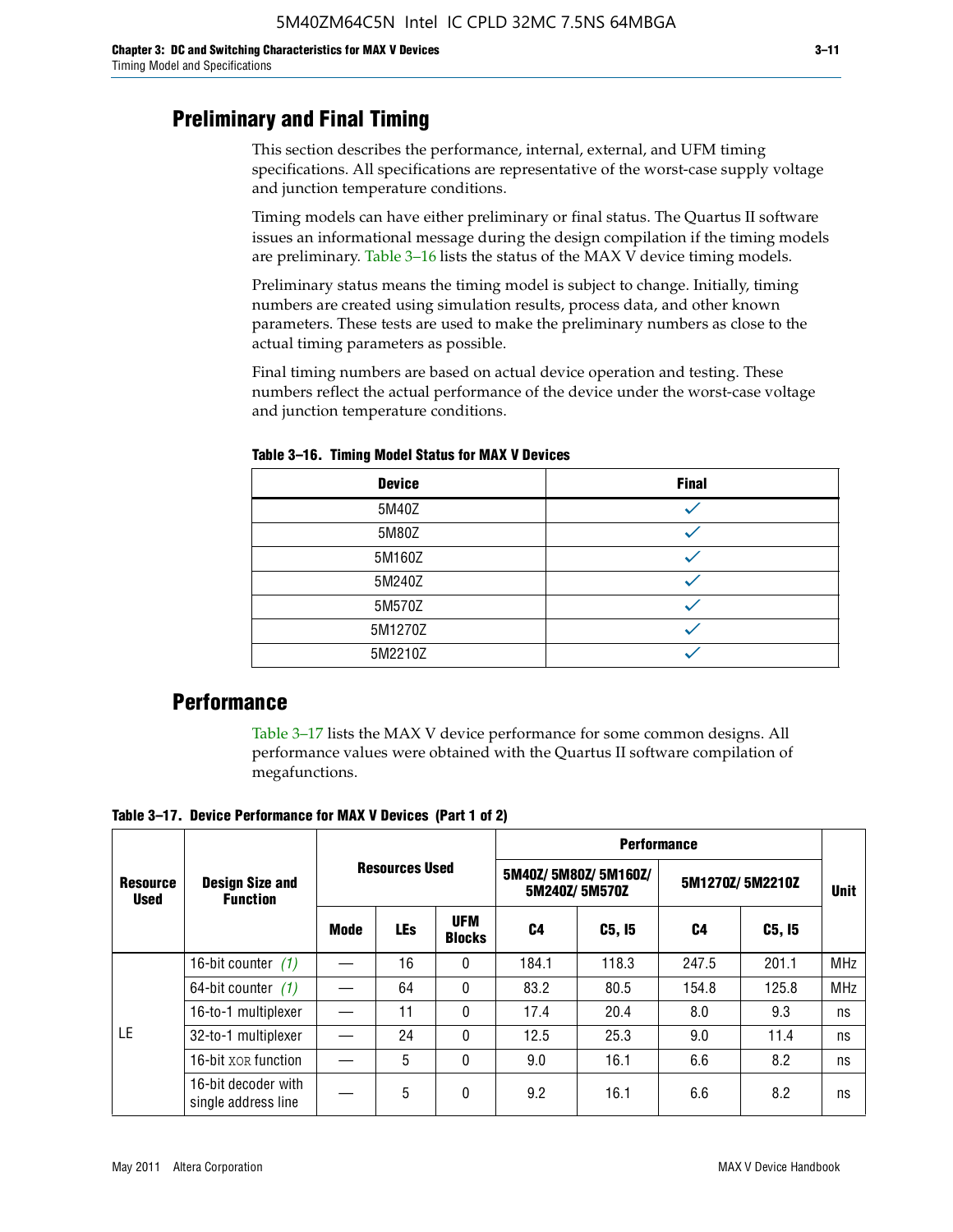|                                |                                           |                   |                       |                             | <b>Performance</b> |                                      |                 |             |            |  |  |
|--------------------------------|-------------------------------------------|-------------------|-----------------------|-----------------------------|--------------------|--------------------------------------|-----------------|-------------|------------|--|--|
| <b>Resource</b><br><b>Used</b> | <b>Design Size and</b><br><b>Function</b> |                   | <b>Resources Used</b> |                             |                    | 5M40Z/5M80Z/5M160Z/<br>5M240Z/5M570Z | 5M1270Z/5M2210Z | <b>Unit</b> |            |  |  |
|                                |                                           | <b>Mode</b>       | <b>LEs</b>            | <b>UFM</b><br><b>Blocks</b> | C4                 | C5, I5                               | C4              | C5, I5      |            |  |  |
|                                | $512 \times 16$                           | None              | 3                     |                             | 10.0               | 10.0                                 | 10.0            | 10.0        | <b>MHz</b> |  |  |
|                                | $512 \times 16$                           | <b>SPI</b><br>(2) | 37                    |                             | 9.7                | 9.7                                  | 8.0             | 8.0         | <b>MHz</b> |  |  |
| <b>UFM</b>                     | $512 \times 8$                            | Parallel<br>(3)   | 73                    |                             | (4)                | (4)                                  | (4)             | (4)         | <b>MHz</b> |  |  |
|                                | $512 \times 16$                           | $l^2C$<br>(3)     | 142                   |                             | 100<br>(5)         | 100 $(5)$                            | 100 $(5)$       | 100 $(5)$   | kHz        |  |  |

### **Table 3–17. Device Performance for MAX V Devices (Part 2 of 2)**

**Notes to Table 3–17:**

(1) This design is a binary loadable up counter.

(2) This design is configured for read-only operation in Extended mode. Read and write ability increases the number of logic elements (LEs) used.

(3) This design is configured for read-only operation. Read and write ability increases the number of LEs used.

(4) This design is asynchronous.

(5) The I2C megafunction is verified in hardware up to 100-kHz serial clock line rate.

### **Internal Timing Parameters**

Internal timing parameters are specified on a speed grade basis independent of device density. Table 3–18 through Table 3–25 on page 3–19 list the MAX V device internal timing microparameters for LEs, input/output elements (IOEs), UFM blocks, and MultiTrack interconnects.

For more information about each internal timing microparameters symbol, refer to *[AN629: Understanding Timing in Altera CPLDs](http://www.altera.com/literature/an/an629.pdf)*.

| <b>Symbol</b>     | <b>Parameter</b>                              | 5M40Z/ 5M80Z/ 5M160Z/<br>5M240Z/5M570Z |       |              |            | 5M1270Z/5M2210Z |            |        |            |             |
|-------------------|-----------------------------------------------|----------------------------------------|-------|--------------|------------|-----------------|------------|--------|------------|-------------|
|                   |                                               |                                        | C4    | C5, I5       |            | C4              |            | C5, I5 |            | <b>Unit</b> |
|                   |                                               | Min                                    | Max   | Min          | <b>Max</b> | Min             | <b>Max</b> | Min    | <b>Max</b> |             |
| $t_{LUT}$         | LE combinational look-up<br>table (LUT) delay |                                        | 1,215 |              | 2,247      |                 | 742        |        | 914        | ps          |
| t <sub>comb</sub> | Combinational path delay                      |                                        | 243   |              | 309        |                 | 192        |        | 236        | ps          |
| $t_{CLR}$         | LE register clear delay                       | 401                                    |       | 545          |            | 309             |            | 381    |            | ps          |
| t <sub>PRE</sub>  | LE register preset delay                      | 401                                    |       | 545          |            | 309             |            | 381    |            | ps          |
| $t_{\text{SU}}$   | LE register setup time<br>before clock        | 260                                    |       | 321          |            | 271             |            | 333    |            | ps          |
| $t_{H}$           | LE register hold time<br>after clock          | $\Omega$                               |       | $\mathbf{0}$ |            | $\mathbf{0}$    |            | 0      |            | ps          |
| $t_{CO}$          | LE register<br>clock-to-output delay          |                                        | 380   |              | 494        |                 | 305        |        | 376        | ps          |

**Table 3–18. LE Internal Timing Microparameters for MAX V Devices (Part 1 of 2)**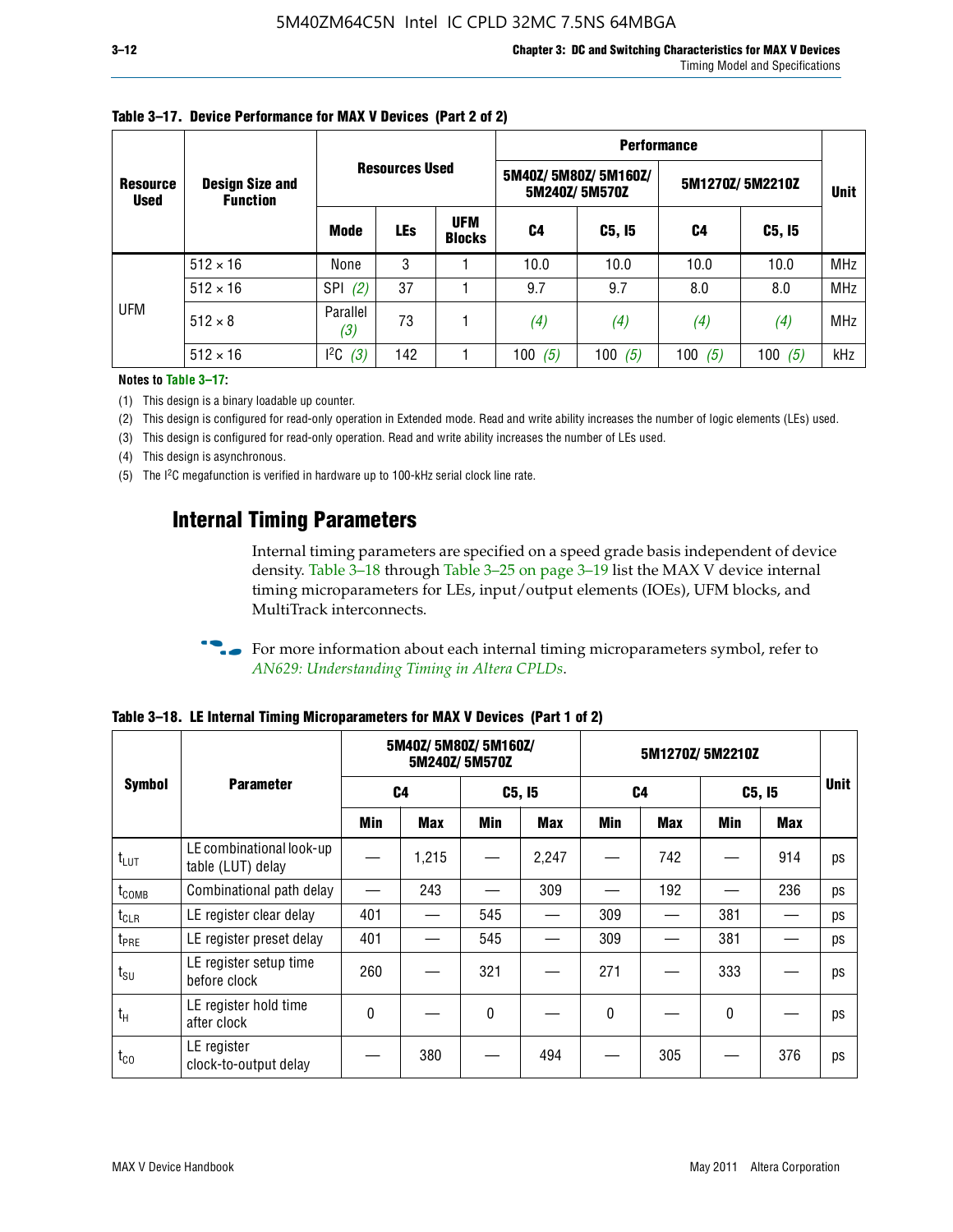**Chapter 3: DC and Switching Characteristics for MAX V Devices 3–13** Timing Model and Specifications

|                    |                                   | 5M40Z/ 5M80Z/ 5M160Z/<br>5M240Z/5M570Z |            |        |            | 5M1270Z/ 5M2210Z |            |     |            |             |
|--------------------|-----------------------------------|----------------------------------------|------------|--------|------------|------------------|------------|-----|------------|-------------|
| <b>Symbol</b>      | <b>Parameter</b>                  | C4                                     |            | C5, I5 |            | C4               |            |     | C5, I5     | <b>Unit</b> |
|                    |                                   | Min                                    | <b>Max</b> | Min    | <b>Max</b> | Min              | <b>Max</b> | Min | <b>Max</b> |             |
| t <sub>CLKHL</sub> | Minimum clock high or<br>low time | 253                                    |            | 339    |            | 216              |            | 266 |            | ps          |
| $t_c$              | Register control delay            |                                        | ,356       |        | 1,741      |                  | 1.114      |     | 1,372      | ps          |

#### **Table 3–18. LE Internal Timing Microparameters for MAX V Devices (Part 2 of 2)**

### **Table 3–19. IOE Internal Timing Microparameters for MAX V Devices**

|                     | <b>Parameter</b>                                               |                | 5M40Z/ 5M80Z/ 5M160Z/ | 5M240Z/5M570Z |       | 5M1270Z/5M2210Z |            |        |       |             |
|---------------------|----------------------------------------------------------------|----------------|-----------------------|---------------|-------|-----------------|------------|--------|-------|-------------|
| <b>Symbol</b>       |                                                                | C <sub>4</sub> |                       | C5, I5        |       | C <sub>4</sub>  |            | C5, I5 |       | <b>Unit</b> |
|                     |                                                                | Min            | <b>Max</b>            | Min           | Max   | Min             | <b>Max</b> | Min    | Max   |             |
| t <sub>FASTIO</sub> | Data output delay from<br>adjacent LE to I/O block             |                | 170                   |               | 428   |                 | 207        |        | 254   | ps          |
| $t_{IN}$            | I/O input pad and buffer<br>delay                              |                | 907                   |               | 986   |                 | 920        |        | 1,132 | ps          |
| $t_{GLOB}$ (1)      | I/O input pad and buffer<br>delay used as global<br>signal pin |                | 2,261                 |               | 3,322 |                 | 1,974      |        | 2,430 | ps          |
| $t_{\text{IOE}}$    | Internally generated<br>output enable delay                    |                | 530                   |               | 1,410 |                 | 374        |        | 460   | ps          |
| $t_{DL}$            | Input routing delay                                            |                | 318                   |               | 509   |                 | 291        |        | 358   | ps          |
| $t_{OD}$ (2)        | Output delay buffer and<br>pad delay                           |                | 1,319                 |               | 1,543 |                 | 1,383      |        | 1,702 | ps          |
| $t_{XZ}$ (3)        | Output buffer disable<br>delay                                 |                | 1,045                 |               | 1,276 |                 | 982        |        | 1,209 | ps          |
| $t_{ZX}$ (4)        | Output buffer enable<br>delay                                  |                | 1,160                 |               | 1,353 |                 | 1,303      |        | 1,604 | ps          |

#### **Notes to Table 3–19:**

(1) Delay numbers for t<sub>GLOB</sub> differ for each device density and speed grade. The delay numbers for t<sub>GLOB</sub>, shown in Table 3–19, are based on a 5M240Z device target.

(2) For more information about delay adders associated with different I/O standards, drive strengths, and slew rates, refer to Table 3–34 on page 3–24 and Table 3–35 on page 3–25.

(3) For more information about  $t_{XZ}$  delay adders associated with different I/O standards, drive strengths, and slew rates, refer to Table 3-22 on page 3–15 and Table 3–23 on page 3–15.

(4) For more information about t<sub>zx</sub> delay adders associated with different I/O standards, drive strengths, and slew rates, refer to Table 3–20 on<br>page 3–14 and Table 3–21 on page 3–14.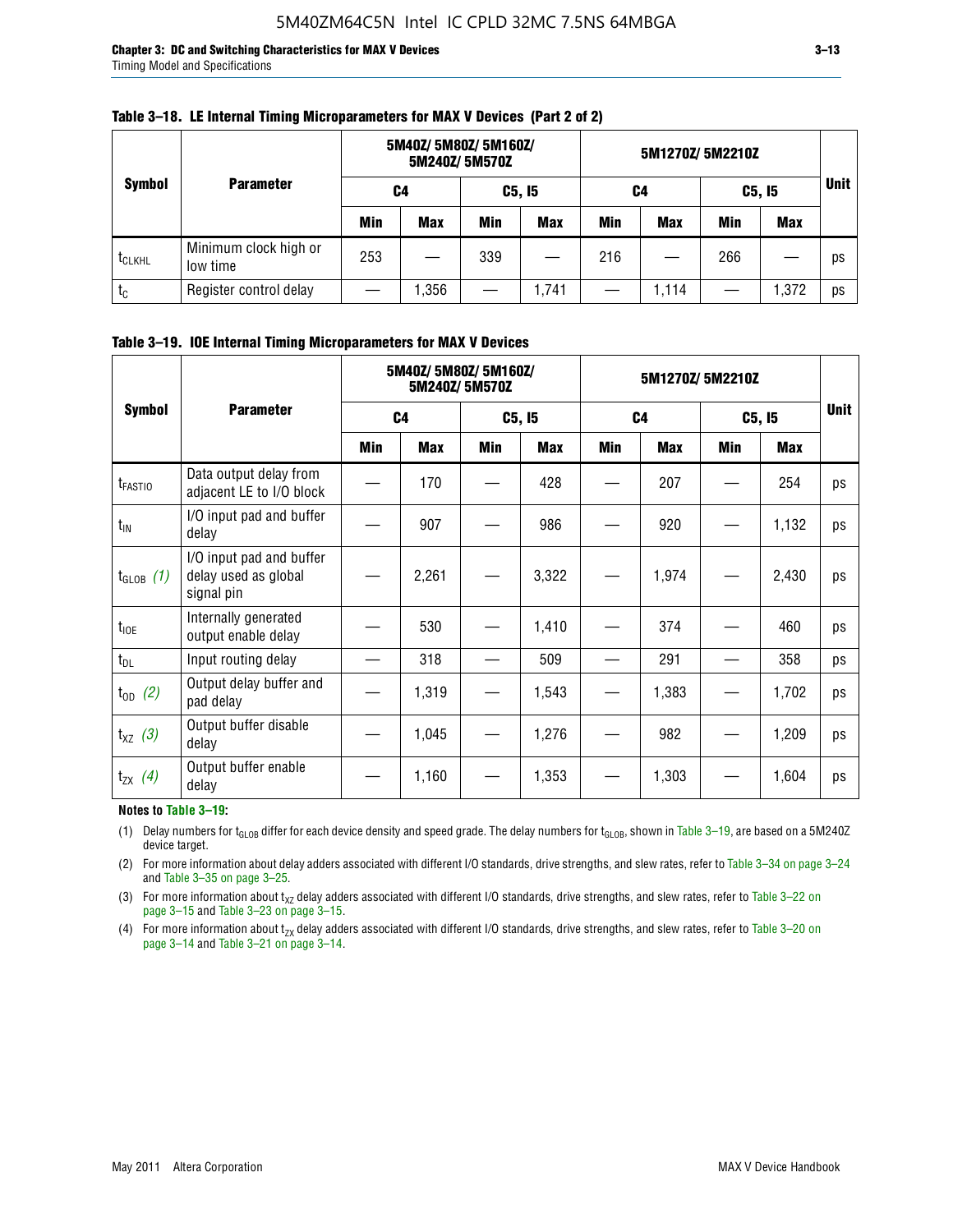Table 3–20 through Table 3–23 list the adder delays for  $t_{ZX}$  and  $t_{XZ}$  microparameters when using an I/O standard other than 3.3-V LVTTL with 16 mA drive strength.

|                 |                  |                | 5M40Z/ 5M80Z/ 5M160Z/ | 5M240Z/5M570Z |            |     | 5M1270Z/5M2210Z | <b>Unit</b> |              |    |
|-----------------|------------------|----------------|-----------------------|---------------|------------|-----|-----------------|-------------|--------------|----|
| <b>Standard</b> |                  | C <sub>4</sub> |                       |               | C5, I5     |     | C <sub>4</sub>  |             | C5, I5       |    |
|                 |                  | Min            | <b>Max</b>            | Min           | <b>Max</b> | Min | <b>Max</b>      | Min         | <b>Max</b>   |    |
| 3.3-V LVTTL     | 16 mA            |                | 0                     |               | 0          |     | $\mathbf{0}$    |             | 0            | ps |
|                 | 8 mA             |                | 72                    |               | 74         |     | 101             |             | 125          | ps |
|                 | 8 mA             |                | 0                     |               | 0          |     | $\mathbf{0}$    |             | $\mathbf{0}$ | ps |
| 3.3-V LVCMOS    | 4 mA             |                | 72                    |               | 74         |     | 101             |             | 125          | ps |
| 2.5-V LVTTL /   | 14 mA            |                | 126                   |               | 127        |     | 155             |             | 191          | ps |
| <b>LVCMOS</b>   | 7 mA             |                | 196                   |               | 197        |     | 545             |             | 671          | ps |
| 1.8-V LVTTL /   | 6 mA             |                | 608                   |               | 610        |     | 721             |             | 888          | ps |
| <b>LVCMOS</b>   | 3 <sub>m</sub> A |                | 681                   |               | 685        |     | 2012            |             | 2477         | ps |
| 1.5-V LVCMOS    | 4 mA             |                | 1162                  |               | 1157       |     | 1590            |             | 1957         | ps |
|                 | 2 <sub>m</sub> A |                | 1245                  |               | 1244       |     | 3269            |             | 4024         | ps |
| 1.2-V LVCMOS    | 3 <sub>m</sub> A |                | 1889                  |               | 1856       |     | 2860            |             | 3520         | ps |
| 3.3-V PCI       | 20 mA            |                | 72                    |               | 74         |     | $-18$           |             | $-22$        | ps |
| <b>LVDS</b>     |                  |                | 126                   |               | 127        |     | 155             |             | 191          | ps |
| <b>RSDS</b>     |                  |                | 126                   |               | 127        |     | 155             |             | 191          | ps |

|                 | 5M40Z/5M80Z/5M160Z/<br>5M240Z/5M570Z |                |            |                   |        | 5M1270Z/5M2210Z |            |                               |        |             |
|-----------------|--------------------------------------|----------------|------------|-------------------|--------|-----------------|------------|-------------------------------|--------|-------------|
| <b>Standard</b> |                                      | C <sub>4</sub> |            | C5, I5            |        | C <sub>4</sub>  |            | C5, I5                        |        | <b>Unit</b> |
|                 |                                      | Min            | <b>Max</b> | Min               | Max    | <b>Min</b>      | <b>Max</b> | Min                           | Max    |             |
| 3.3-V LVTTL     | 16 mA                                |                | 5,951      |                   | 6,063  |                 | 6,012      |                               | 5,743  | ps          |
|                 | 8 mA                                 |                | 6,534      | $\hspace{0.05cm}$ | 6,662  |                 | 8,785      |                               | 8,516  | ps          |
| 3.3-V LVCMOS    | 8 mA                                 |                | 5,951      |                   | 6,063  |                 | 6,012      |                               | 5,743  | ps          |
|                 | 4 mA                                 |                | 6,534      |                   | 6,662  |                 | 8,785      |                               | 8,516  | ps          |
| 2.5-V LVTTL /   | 14 mA                                |                | 9,110      |                   | 9,237  |                 | 10,072     |                               | 9,803  | ps          |
| <b>LVCMOS</b>   | 7 mA                                 |                | 9,830      |                   | 9,977  | —               | 12,945     |                               | 12,676 | ps          |
| 1.8-V LVTTL /   | 6 mA                                 |                | 21,800     |                   | 21,787 |                 | 21,185     |                               | 20,916 | ps          |
| <b>LVCMOS</b>   | 3 mA                                 |                | 23,020     |                   | 23,037 | —               | 24,597     |                               | 24,328 | ps          |
|                 | 4 mA                                 |                | 39,120     |                   | 39,067 |                 | 34,517     |                               | 34,248 | ps          |
| 1.5-V LVCMOS    | 2 <sub>m</sub> A                     |                | 40,670     |                   | 40,617 | —               | 39,717     | $\overbrace{\phantom{aaaaa}}$ | 39,448 | ps          |
| 1.2-V LVCMOS    | 3 <sub>m</sub> A                     |                | 69,505     |                   | 70,461 |                 | 55,800     |                               | 55,531 | ps          |
| 3.3-V PCI       | 20 mA                                |                | 6,534      |                   | 6,662  |                 | 35         |                               | 44     | ps          |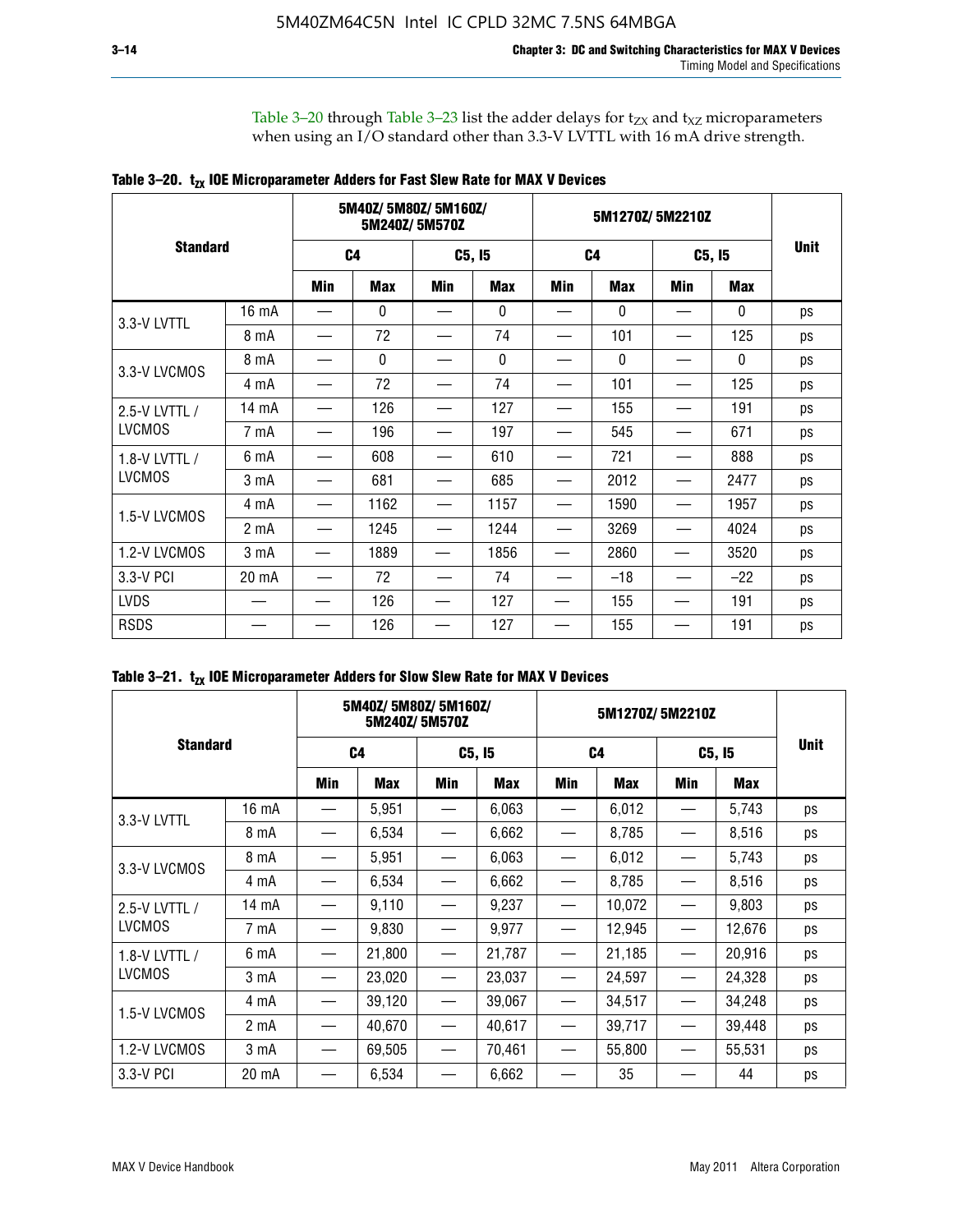**Chapter 3: DC and Switching Characteristics for MAX V Devices 3–15** Timing Model and Specifications

|                 | 5M40Z/5M80Z/5M160Z/<br>5M240Z/5M570Z |                |              |            |            | 5M1270Z/5M2210Z |              |            |              |             |
|-----------------|--------------------------------------|----------------|--------------|------------|------------|-----------------|--------------|------------|--------------|-------------|
| <b>Standard</b> |                                      | C <sub>4</sub> |              | C5, I5     |            | C <sub>4</sub>  |              | C5, I5     |              | <b>Unit</b> |
|                 |                                      | <b>Min</b>     | <b>Max</b>   | <b>Min</b> | <b>Max</b> | <b>Min</b>      | <b>Max</b>   | <b>Min</b> | <b>Max</b>   |             |
| 3.3-V LVTTL     | 16 mA                                |                | $\mathbf{0}$ |            | 0          |                 | $\mathbf{0}$ |            | $\mathbf{0}$ | ps          |
|                 | 8 mA                                 |                | $-69$        |            | $-69$      |                 | $-74$        |            | $-91$        | ps          |
| 3.3-V LVCMOS    | 8 mA                                 |                | 0            |            | 0          |                 | $\mathbf{0}$ |            | $\mathbf{0}$ | ps          |
|                 | 4 mA                                 |                | $-69$        |            | $-69$      |                 | $-74$        |            | $-91$        | ps          |
| 2.5-V LVTTL /   | 14 mA                                |                | $-7$         |            | $-10$      |                 | $-46$        |            | $-56$        | ps          |
| <b>LVCMOS</b>   | 7 mA                                 |                | -66          |            | $-69$      |                 | $-82$        |            | $-101$       | ps          |
| 1.8-V LVTTL /   | 6 mA                                 |                | 45           |            | 37         |                 | $-7$         |            | $-8$         | ps          |
| <b>LVCMOS</b>   | 3 mA                                 |                | 34           |            | 25         |                 | 119          |            | 147          | ps          |
| 1.5-V LVCMOS    | 4 mA                                 |                | 166          |            | 155        |                 | 339          |            | 418          | ps          |
|                 | 2 <sub>m</sub> A                     |                | 190          |            | 179        |                 | 464          |            | 571          | ps          |
| 1.2-V LVCMOS    | 3 <sub>m</sub> A                     |                | 300          |            | 283        |                 | 817          |            | 1,006        | ps          |
| 3.3-V PCI       | 20 mA                                |                | $-69$        |            | $-69$      |                 | 80           |            | 99           | ps          |
| <b>LVDS</b>     |                                      |                | $-7$         |            | $-10$      |                 | $-46$        |            | $-56$        | ps          |
| <b>RSDS</b>     |                                      |                | $-7$         |            | $-10$      |                 | $-46$        |            | $-56$        | ps          |

### Table 3-22. t<sub>xz</sub> IOE Microparameter Adders for Fast Slew Rate for MAX V Devices

| Table 3–23. $t_{XZ}$ IOE Microparameter Adders for Slow Slew Rate for MAX V Devices |  |  |
|-------------------------------------------------------------------------------------|--|--|
|-------------------------------------------------------------------------------------|--|--|

|                 |                  | 5M40Z/5M80Z/5M160Z/ | 5M240Z/5M570Z |        |            | 5M1270Z/5M2210Z |            |        |            |             |  |
|-----------------|------------------|---------------------|---------------|--------|------------|-----------------|------------|--------|------------|-------------|--|
| <b>Standard</b> |                  | C <sub>4</sub>      |               | C5, I5 |            | C4              |            | C5, I5 |            | <b>Unit</b> |  |
|                 |                  | Min                 | <b>Max</b>    | Min    | <b>Max</b> | Min             | <b>Max</b> | Min    | <b>Max</b> |             |  |
| 3.3-V LVTTL     | 16 mA            |                     | 171           |        | 174        | —               | 73         | —      | $-132$     | ps          |  |
|                 | 8 mA             |                     | 112           |        | 116        |                 | 758        |        | 553        | ps          |  |
| 3.3-V LVCMOS    | 8 mA             |                     | 171           |        | 174        |                 | 73         |        | $-132$     | ps          |  |
|                 | 4 mA             |                     | 112           |        | 116        |                 | 758        |        | 553        | ps          |  |
| 2.5-V LVTTL /   | 14 mA            |                     | 213           |        | 213        |                 | 32         |        | $-173$     | ps          |  |
| <b>LVCMOS</b>   | 7 mA             |                     | 166           |        | 166        |                 | 714        |        | 509        | ps          |  |
| 1.8-V LVTTL /   | 6 mA             |                     | 441           |        | 438        |                 | 96         |        | $-109$     | ps          |  |
| <b>LVCMOS</b>   | 3 mA             |                     | 496           |        | 494        |                 | 963        |        | 758        | ps          |  |
|                 | 4 mA             |                     | 765           |        | 755        |                 | 238        |        | 33         | ps          |  |
| 1.5-V LVCMOS    | 2 <sub>m</sub> A |                     | 903           |        | 897        |                 | 1,319      |        | 1,114      | ps          |  |
| 1.2-V LVCMOS    | 3 <sub>m</sub> A |                     | 1,159         |        | 1,130      |                 | 400        |        | 195        | ps          |  |
| 3.3-V PCI       | 20 mA            |                     | 112           |        | 116        |                 | 303        |        | 373        | ps          |  |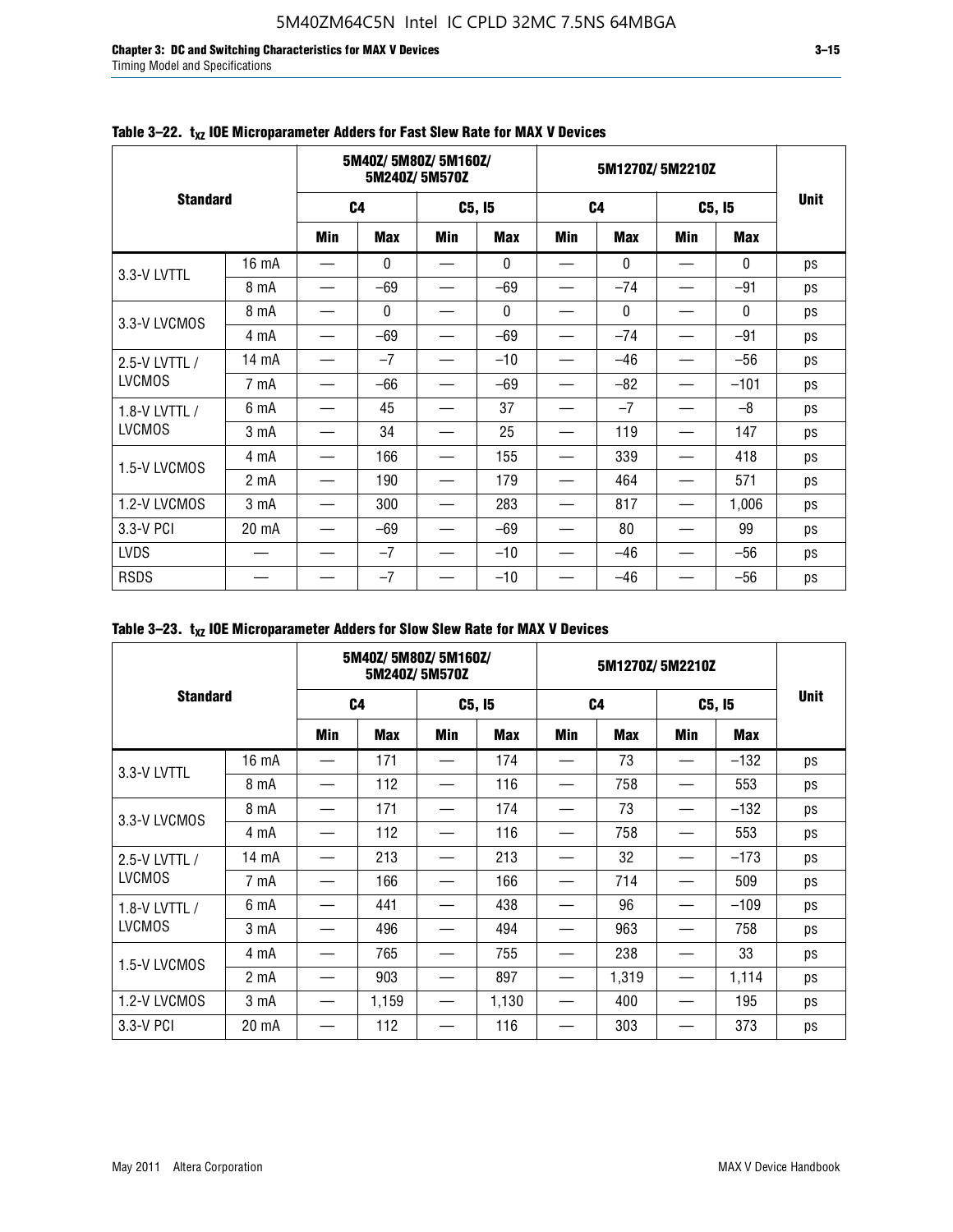**1 The default slew rate setting for MAX V devices in the Quartus II design software is**  $^{\prime\prime}$  fast".

|                    |                                                                                           |            | 5M40Z/ 5M80Z/ 5M160Z/ | 5M240Z/5M570Z |            | 5M1270Z/5M2210Z |                |             |            |             |
|--------------------|-------------------------------------------------------------------------------------------|------------|-----------------------|---------------|------------|-----------------|----------------|-------------|------------|-------------|
| <b>Symbol</b>      | <b>Parameter</b>                                                                          |            | C <sub>4</sub>        |               | C5, I5     |                 | C <sub>4</sub> |             | C5, I5     | <b>Unit</b> |
|                    |                                                                                           | <b>Min</b> | <b>Max</b>            | <b>Min</b>    | <b>Max</b> | <b>Min</b>      | <b>Max</b>     | <b>Min</b>  | <b>Max</b> |             |
| t <sub>ACLK</sub>  | Address register clock<br>period                                                          | 100        |                       | 100           |            | 100             |                | 100         |            | ns          |
| $t_{ASU}$          | Address register shift<br>signal setup to address<br>register clock                       | 20         |                       | 20            |            | 20              |                | 20          |            | ns          |
| $t_{AH}$           | Address register shift<br>signal hold to address<br>register clock                        | 20         |                       | 20            |            | 20              |                | 20          |            | ns          |
| $t_{\mathsf{ADS}}$ | Address register data in<br>setup to address register<br>clock                            | 20         |                       | 20            |            | 20              |                | 20          |            | ns          |
| t <sub>ADH</sub>   | Address register data in<br>hold from address<br>register clock                           | 20         |                       | 20            |            | 20              |                | 20          |            | ns          |
| $t_{DCLK}$         | Data register clock period                                                                | 100        |                       | 100           |            | 100             |                | 100         |            | ns          |
| $t_{DSS}$          | Data register shift signal<br>setup to data register<br>clock                             | 60         |                       | 60            |            | 60              |                | 60          |            | ns          |
| $t_{DSH}$          | Data register shift signal<br>hold from data register<br>clock                            | 20         |                       | 20            |            | 20              |                | 20          |            | ns          |
| $t_{\text{DDS}}$   | Data register data in<br>setup to data register<br>clock                                  | 20         |                       | 20            |            | 20              |                | 20          |            | ns          |
| $t_{DDH}$          | Data register data in hold<br>from data register clock                                    | 20         |                       | 20            |            | 20              |                | 20          |            | ns          |
| $t_{DP}$           | Program signal to data<br>clock hold time                                                 | $\pmb{0}$  |                       | 0             |            | 0               |                | $\mathbf 0$ |            | ns          |
| $t_{PB}$           | Maximum delay between<br>program rising edge to<br>UFM busy signal rising<br>edge         |            | 960                   |               | 960        |                 | 960            |             | 960        | ns          |
| t <sub>BP</sub>    | Minimum delay allowed<br>from UFM busy signal<br>going low to program<br>signal going low | 20         |                       | 20            |            | 20              |                | 20          |            | ns          |
| t <sub>PPMX</sub>  | Maximum length of busy<br>pulse during a program                                          |            | 100                   |               | 100        |                 | 100            |             | 100        | μs          |

### **Table 3–24. UFM Block Internal Timing Microparameters for MAX V Devices (Part 1 of 2)**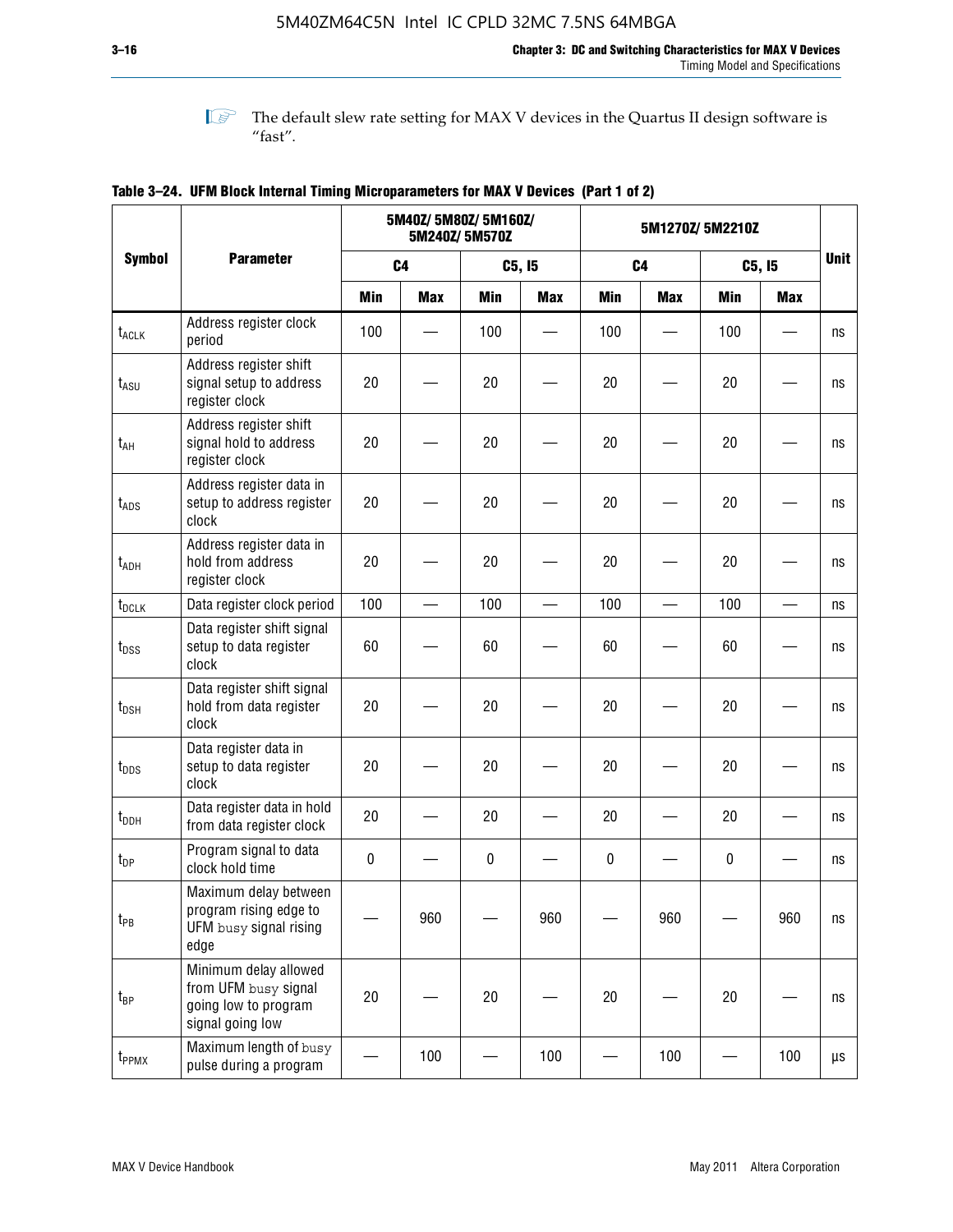**Chapter 3: DC and Switching Characteristics for MAX V Devices 3–17**

Timing Model and Specifications

|                   |                                                                                                       |            | 5M40Z/ 5M80Z/ 5M160Z/ | 5M240Z/5M570Z |            | 5M1270Z/5M2210Z | <b>Unit</b>    |             |            |    |
|-------------------|-------------------------------------------------------------------------------------------------------|------------|-----------------------|---------------|------------|-----------------|----------------|-------------|------------|----|
| <b>Symbol</b>     | <b>Parameter</b>                                                                                      |            | C <sub>4</sub>        |               | C5, I5     |                 | C <sub>4</sub> |             | C5, I5     |    |
|                   |                                                                                                       | <b>Min</b> | <b>Max</b>            | <b>Min</b>    | <b>Max</b> | <b>Min</b>      | <b>Max</b>     | <b>Min</b>  | <b>Max</b> |    |
| t <sub>AE</sub>   | Minimum erase signal<br>to address clock hold<br>time                                                 | $\pmb{0}$  |                       | $\mathbf 0$   |            | 0               |                | $\mathbf 0$ |            | ns |
| $t_{EB}$          | Maximum delay between<br>the erase rising edge to<br>the UFM busy signal<br>rising edge               |            | 960                   |               | 960        |                 | 960            |             | 960        | ns |
| $t_{BE}$          | Minimum delay allowed<br>from the UFM busy<br>signal going low to<br>erase signal going low           | 20         |                       | 20            |            | 20              |                | 20          |            | ns |
| $t_{EPMX}$        | Maximum length of busy<br>pulse during an erase                                                       |            | 500                   |               | 500        |                 | 500            |             | 500        | ms |
| $t_{DCO}$         | Delay from data register<br>clock to data register<br>output                                          |            | 5                     |               | 5          |                 | 5              |             | 5          | ns |
| $t_{OE}$          | Delay from OSC ENA<br>signal reaching UFM to<br>rising clock of osc<br>leaving the UFM                | 180        |                       | 180           |            | 180             |                | 180         |            | ns |
| $t_{\mathsf{RA}}$ | Maximum read access<br>time                                                                           |            | 65                    |               | 65         |                 | 65             |             | 65         | ns |
| $t_{0SCS}$        | Maximum delay between<br>the OSC ENA rising edge<br>to the erase/program<br>signal rising edge        | 250        |                       | 250           |            | 250             |                | 250         |            | ns |
| $t_{\text{OSCH}}$ | Minimum delay allowed<br>from the<br>erase/program signal<br>going low to OSC_ENA<br>signal going low | 250        |                       | 250           |            | 250             |                | 250         |            | ns |

### **Table 3–24. UFM Block Internal Timing Microparameters for MAX V Devices (Part 2 of 2)**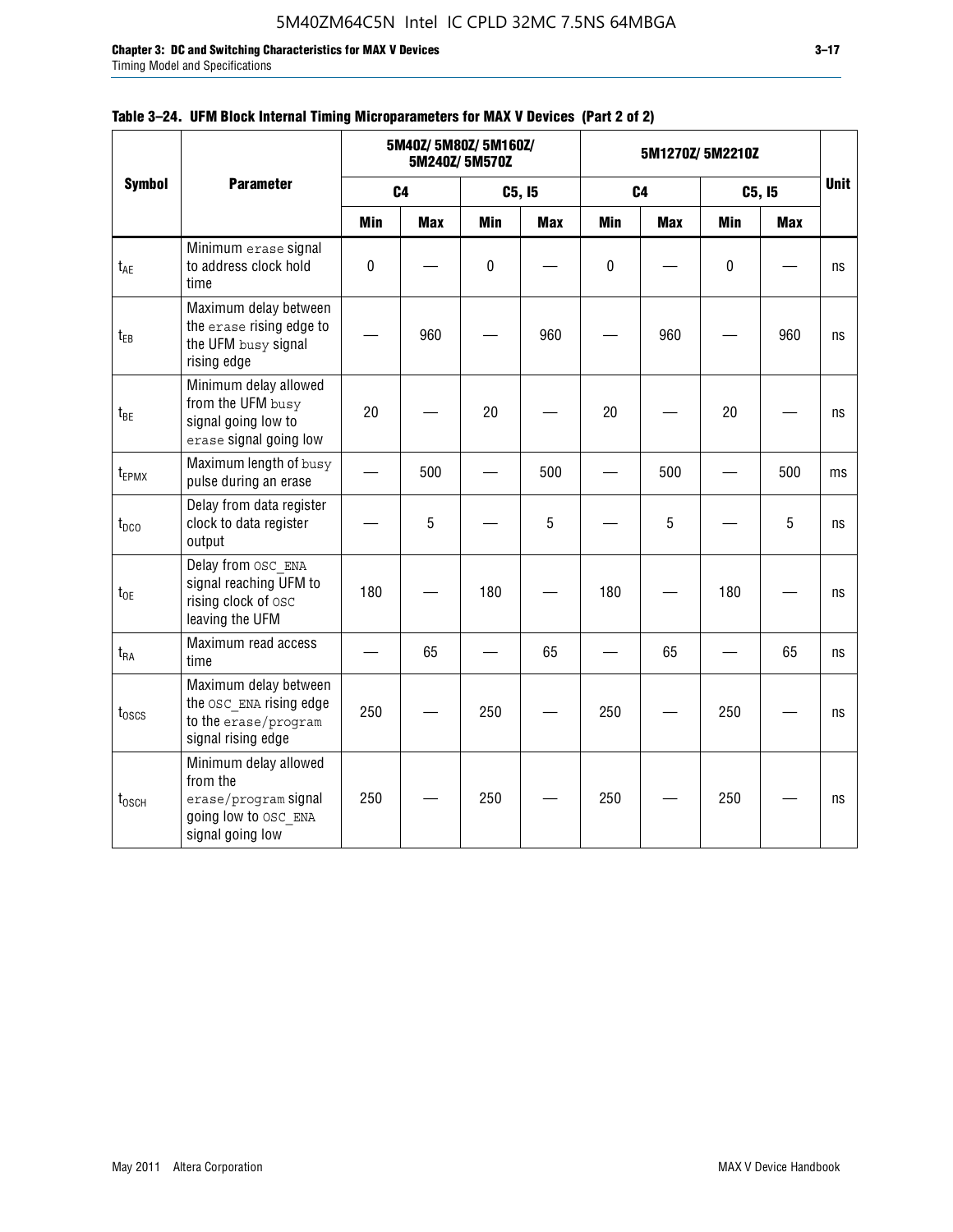Figure 3–3 through Figure 3–5 show the read, program, and erase waveforms for UFM block timing parameters listed in Table 3–24.





#### **Figure 3–4. UFM Program Waveform**

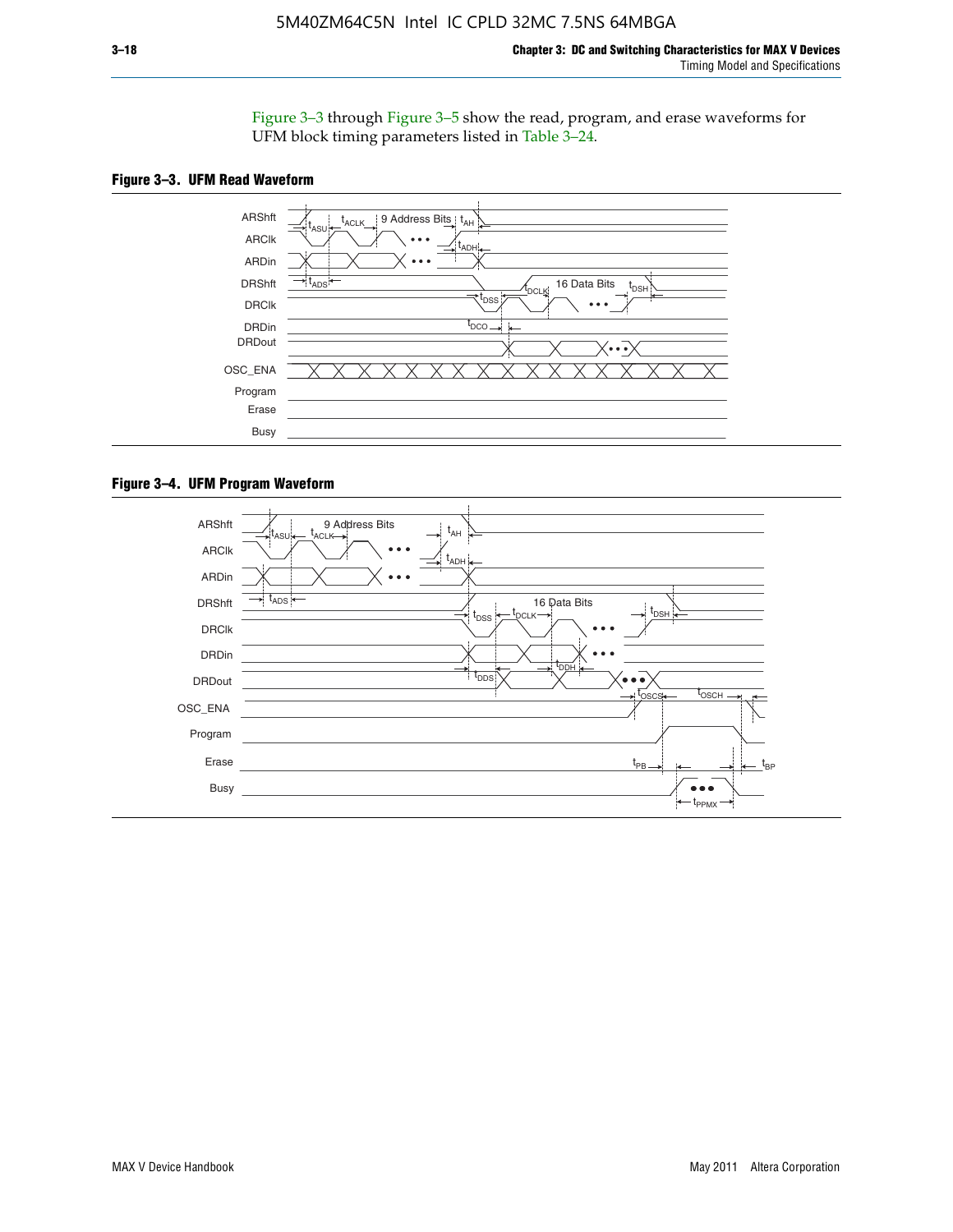#### **Figure 3–5. UFM Erase Waveform**



**Table 3–25. Routing Delay Internal Timing Microparameters for MAX V Devices**

| <b>Routing</b> |     | 5M40Z/ 5M80Z/ 5M160Z/ | 5M240Z/5M570Z |            |     |     |            |            |             |
|----------------|-----|-----------------------|---------------|------------|-----|-----|------------|------------|-------------|
|                | C4  |                       | C5, I5        |            | C4  |     | C5, I5     |            | <b>Unit</b> |
|                | Min | <b>Max</b>            | <b>Min</b>    | <b>Max</b> | Min | Max | <b>Min</b> | <b>Max</b> |             |
| $t_{C4}$       |     | 860                   |               | ,973       |     | 561 |            | 690        | ps          |
| $I_{R4}$       |     | 655                   |               | .479       |     | 445 |            | 548        | ps          |
| <b>LLOCAL</b>  |     | 1,143                 |               | 2,947      |     | 731 |            | 899        | ps          |

### **External Timing Parameters**

External timing parameters are specified by device density and speed grade. All external I/O timing parameters shown are for the 3.3-V LVTTL I/O standard with the maximum drive strength and fast slew rate. For external I/O timing using standards other than LVTTL or for different drive strengths, use the I/O standard input and output delay adders in Table 3–32 on page 3–23 through Table 3–36 on page 3–25.

 $\bullet$  For more information about each external timing parameters symbol, refer to *[AN629: Understanding Timing in Altera CPLDs](http://www.altera.com/literature/an/an629.pdf)*.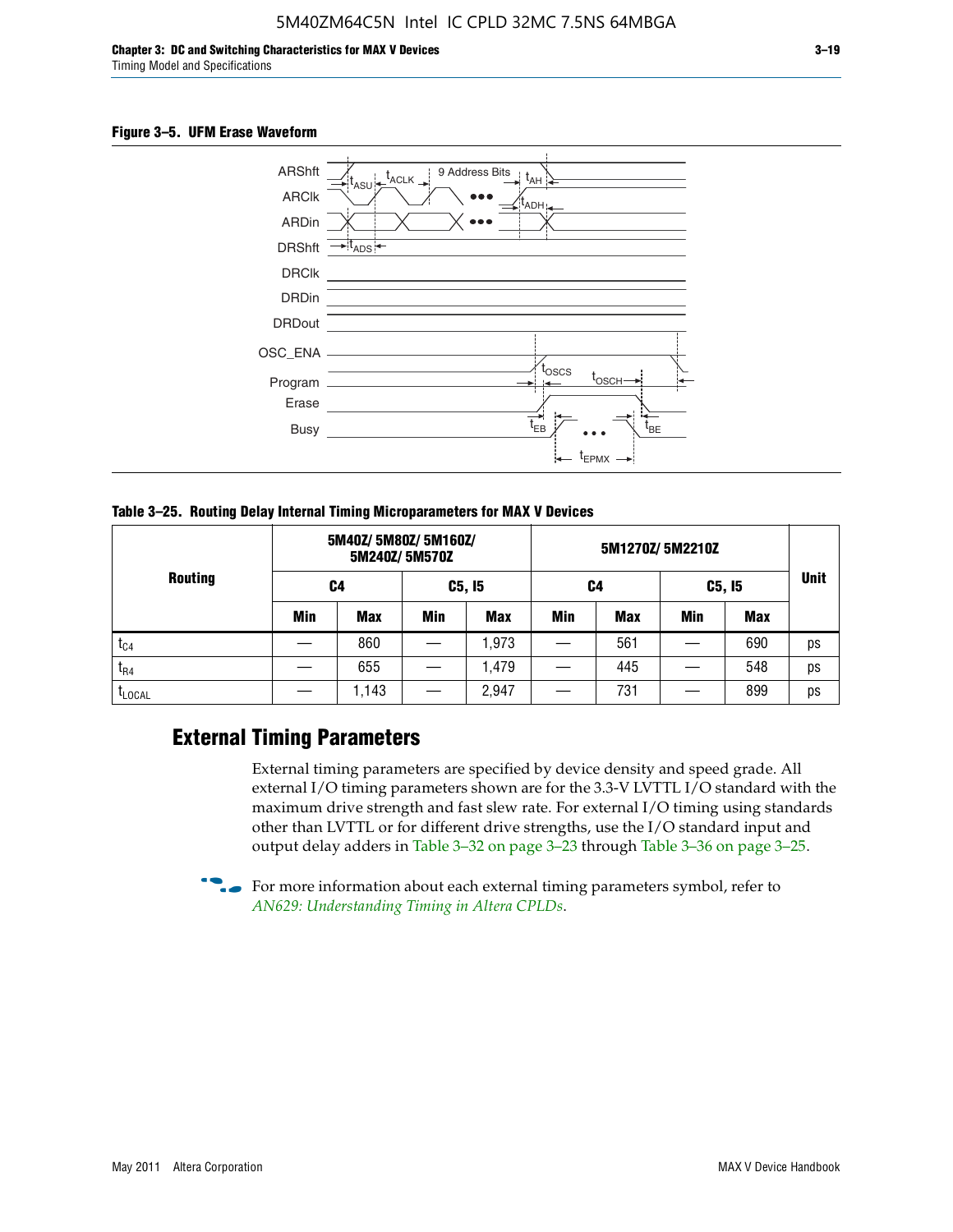Table 3–26 lists the external I/O timing parameters for the 5M40Z, 5M80Z, 5M160Z, and 5M240Z devices.

|               | Table 3–26. Global Clock External I/O Timing Parameters for the 5M40Z, 5M80Z, 5M160Z, and 5M240Z Devices |  |  |
|---------------|----------------------------------------------------------------------------------------------------------|--|--|
| (Note 1), (2) |                                                                                                          |  |  |

| <b>Symbol</b>    |                                                      | <b>Condition</b> |              | C <sub>4</sub> |          | C5, I5     | <b>Unit</b> |
|------------------|------------------------------------------------------|------------------|--------------|----------------|----------|------------|-------------|
|                  | <b>Parameter</b>                                     |                  | <b>Min</b>   | <b>Max</b>     | Min      | <b>Max</b> |             |
| t <sub>PD1</sub> | Worst case pin-to-pin delay through one LUT          | 10pF             |              | 7.9            |          | 14.0       | ns          |
| $t_{PD2}$        | Best case pin-to-pin delay through one LUT           | 10pF             |              | 5.8            |          | 8.5        | ns          |
| $t_{\text{SU}}$  | Global clock setup time                              |                  | 2.4          |                | 4.6      |            | ns          |
| $t_{H}$          | Global clock hold time                               |                  | $\mathbf{0}$ |                | $\Omega$ |            | ns          |
| $t_{CO}$         | Global clock to output delay                         | 10pF             | 2.0          | 6.6            | 2.0      | 8.6        | ns          |
| $t_{CH}$         | Global clock high time                               |                  | 253          |                | 339      |            | ps          |
| $t_{CL}$         | Global clock low time                                |                  | 253          |                | 339      |            | ps          |
| $t_{\text{CNT}}$ | Minimum global clock period for<br>16-bit counter    |                  | 5.4          |                | 8.4      |            | ns          |
| $f_{CNT}$        | Maximum global clock frequency for 16-bit<br>counter |                  |              | 184.1          |          | 118.3      | <b>MHz</b>  |

**Notes to Table 3–26:**

(1) The maximum frequency is limited by the I/O standard on the clock input pin. The 16-bit counter critical delay performs faster than this global clock input pin maximum frequency.

(2) Not applicable to the T144 package of the 5M240Z device.

Table 3–27 lists the external I/O timing parameters for the T144 package of the 5M240Z device.

|  | Table 3–27. Global Clock External I/O Timing Parameters for the 5M240Z Device <i>(Note 1), (2)</i> |  |  |  |  |
|--|----------------------------------------------------------------------------------------------------|--|--|--|--|
|--|----------------------------------------------------------------------------------------------------|--|--|--|--|

|                    |                                                      | <b>Condition</b> |          | C <sub>4</sub> |          | C5, I5     | <b>Unit</b> |  |
|--------------------|------------------------------------------------------|------------------|----------|----------------|----------|------------|-------------|--|
| <b>Symbol</b>      | <b>Parameter</b>                                     |                  | Min      | <b>Max</b>     | Min      | <b>Max</b> |             |  |
| t <sub>PD1</sub>   | Worst case pin-to-pin delay through one LUT          | 10 pF            |          | 9.5            |          | 17.7       | ns          |  |
| t <sub>PD2</sub>   | Best case pin-to-pin delay through one LUT           | 10pF             |          | 5.7            |          | 8.5        | ns          |  |
| $t_{\text{SU}}$    | Global clock setup time                              |                  | 2.2      |                | 4.4      |            | ns          |  |
| $t_{\rm H}$        | Global clock hold time                               |                  | $\Omega$ |                | $\Omega$ |            | ns          |  |
| $t_{CO}$           | Global clock to output delay                         | 10pF             | 2.0      | 6.7            | 2.0      | 8.7        | ns          |  |
| t <sub>CH</sub>    | Global clock high time                               |                  | 253      |                | 339      |            | ps          |  |
| $t_{CL}$           | Global clock low time                                |                  | 253      |                | 339      |            | ps          |  |
| $t_{\text{CNT}}$   | Minimum global clock period for 16-bit<br>counter    |                  | 5.4      |                | 8.4      |            | ns          |  |
| $f_{\mathsf{CNT}}$ | Maximum global clock frequency for 16-bit<br>counter |                  |          | 184.1          |          | 118.3      | <b>MHz</b>  |  |

**Notes to Table 3–27:**

(1) The maximum frequency is limited by the I/O standard on the clock input pin. The 16-bit counter critical delay performs faster than this global clock input pin maximum frequency.

(2) Only applicable to the T144 package of the 5M240Z device.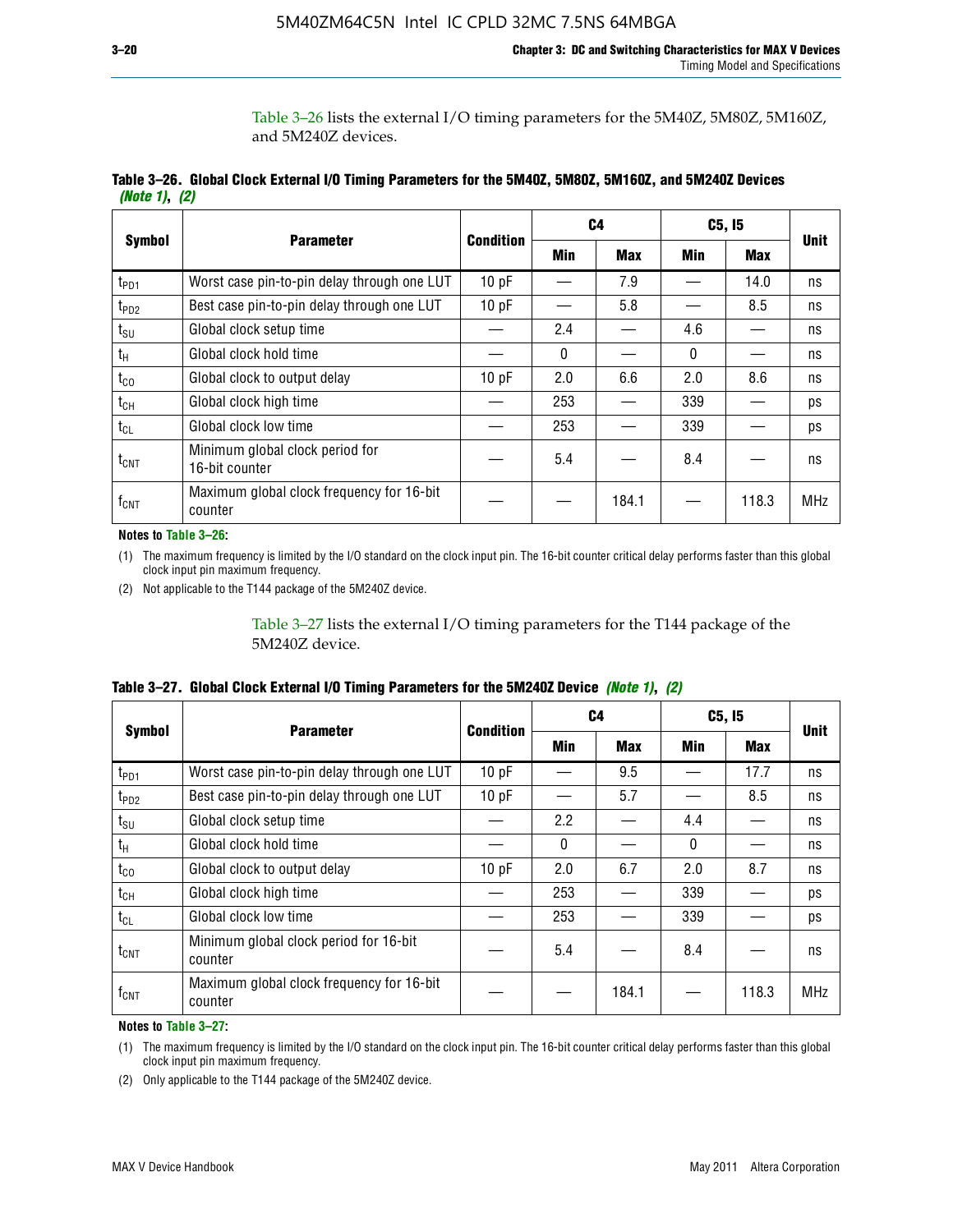Table 3–28 lists the external I/O timing parameters for the 5M570Z device.

| <b>Symbol</b>      | <b>Parameter</b>                                     | <b>Condition</b> |              | C4         |              | C5, I5     | <b>Unit</b> |
|--------------------|------------------------------------------------------|------------------|--------------|------------|--------------|------------|-------------|
|                    |                                                      |                  | <b>Min</b>   | <b>Max</b> | Min          | <b>Max</b> |             |
| t <sub>PD1</sub>   | Worst case pin-to-pin delay through one LUT          | 10 pF            |              | 9.5        |              | 17.7       | ns          |
| $t_{PD2}$          | Best case pin-to-pin delay through one LUT           | 10pF             |              | 5.7        |              | 8.5        | ns          |
| $t_{\text{SU}}$    | Global clock setup time                              |                  | 2.2          |            | 4.4          |            | ns          |
| $t_{H}$            | Global clock hold time                               |                  | $\mathbf{0}$ |            | $\mathbf{0}$ |            | ns          |
| $t_{CO}$           | Global clock to output delay                         | 10pF             | 2.0          | 6.7        | 2.0          | 8.7        | ns          |
| $t_{CH}$           | Global clock high time                               |                  | 253          |            | 339          |            | ps          |
| $t_{CL}$           | Global clock low time                                |                  | 253          |            | 339          |            | ps          |
| $t_{\text{CNT}}$   | Minimum global clock period for 16-bit<br>counter    |                  | 5.4          |            | 8.4          |            | ns          |
| $f_{\mathsf{CNT}}$ | Maximum global clock frequency for 16-bit<br>counter |                  |              | 184.1      |              | 118.3      | <b>MHz</b>  |

**Table 3–28. Global Clock External I/O Timing Parameters for the 5M570Z Device** *(Note 1)*

**Note to Table 3–28:**

(1) The maximum frequency is limited by the I/O standard on the clock input pin. The 16-bit counter critical delay performs faster than this global clock input pin maximum frequency.

Table 3–29 lists the external I/O timing parameters for the 5M1270Z device.

|  |  | Table 3–29. Global Clock External I/O Timing Parameters for the 5M1270Z Device <i>(Note 1)</i> , (2) |  |  |
|--|--|------------------------------------------------------------------------------------------------------|--|--|
|--|--|------------------------------------------------------------------------------------------------------|--|--|

|                             |                                                      | Condition |            | C4         | C5, I5   | <b>Unit</b> |            |
|-----------------------------|------------------------------------------------------|-----------|------------|------------|----------|-------------|------------|
| <b>Symbol</b>               | <b>Parameter</b>                                     |           | <b>Min</b> | <b>Max</b> | Min      | Max         |            |
| $t_{PD1}$                   | Worst case pin-to-pin delay through one LUT          | 10pF      |            | 8.1        |          | 10.0        | ns         |
| $t_{PD2}$                   | Best case pin-to-pin delay through one LUT           | 10pF      |            | 4.8        |          | 5.9         | ns         |
| $t_{\scriptstyle\text{SU}}$ | Global clock setup time                              |           | 1.5        |            | 1.9      |             | ns         |
| $t_{\rm H}$                 | Global clock hold time                               |           | $\Omega$   |            | $\Omega$ |             | ns         |
| $t_{CO}$                    | Global clock to output delay                         | 10pF      | 2.0        | 5.9        | 2.0      | 7.3         | ns         |
| $t_{CH}$                    | Global clock high time                               |           | 216        |            | 266      |             | ps         |
| $t_{CL}$                    | Global clock low time                                |           | 216        |            | 266      |             | ps         |
| $t_{\text{CNT}}$            | Minimum global clock period for 16-bit<br>counter    |           | 4.0        |            | 5.0      |             | ns         |
| $\mathsf{f}_{\mathsf{CNT}}$ | Maximum global clock frequency for 16-bit<br>counter |           |            | 247.5      |          | 201.1       | <b>MHz</b> |

**Notes to Table 3–29:**

(1) The maximum frequency is limited by the I/O standard on the clock input pin. The 16-bit counter critical delay performs faster than this global clock input pin maximum frequency.

(2) Not applicable to the F324 package of the 5M1270Z device.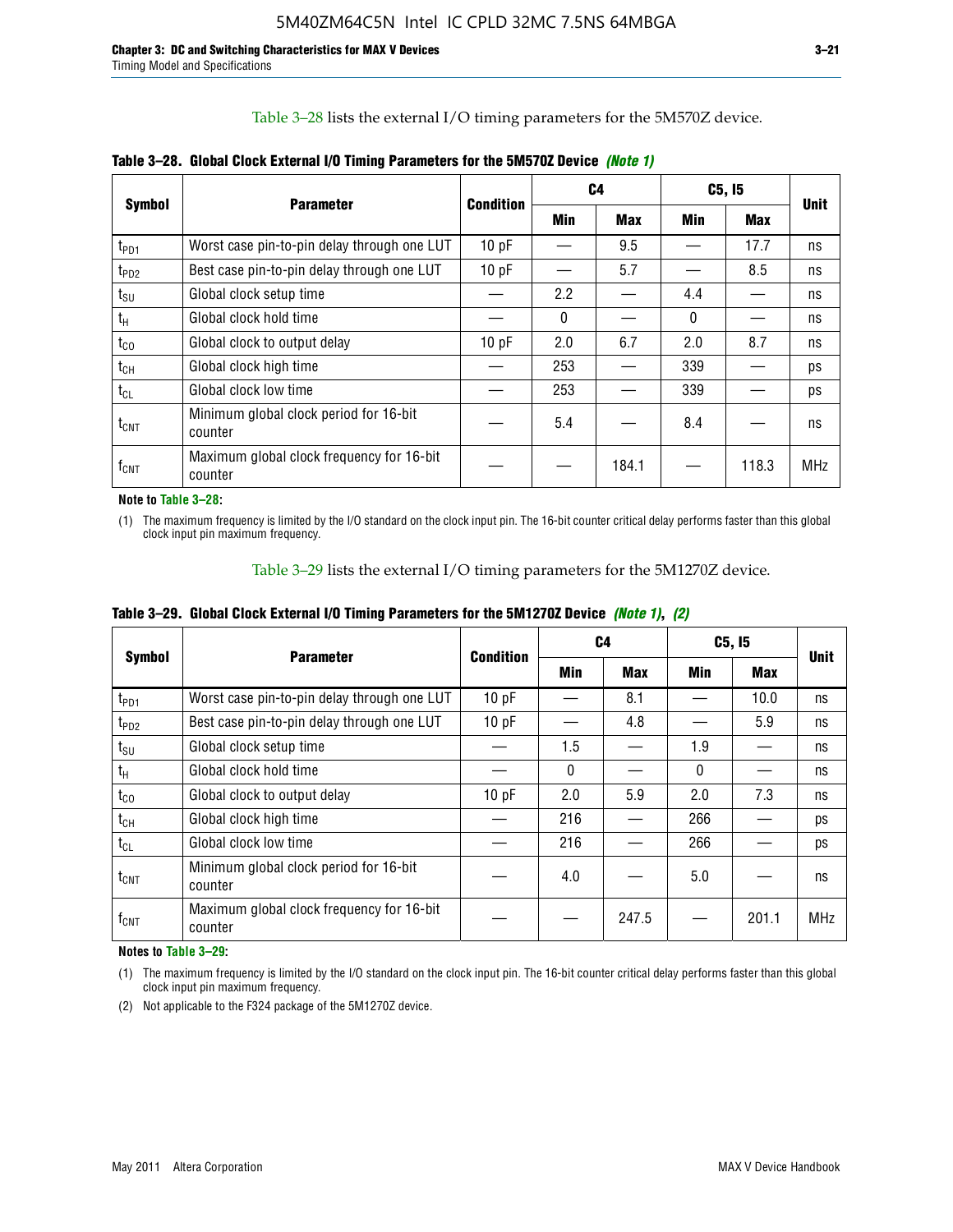Table 3–30 lists the external I/O timing parameters for the F324 package of the 5M1270Z device.

|                    |                                                      |                  |     | C <sub>4</sub> | C5, I5 | <b>Unit</b> |            |  |
|--------------------|------------------------------------------------------|------------------|-----|----------------|--------|-------------|------------|--|
| <b>Symbol</b>      | <b>Parameter</b>                                     | <b>Condition</b> | Min | <b>Max</b>     | Min    | <b>Max</b>  |            |  |
| t <sub>PD1</sub>   | Worst case pin-to-pin delay through one LUT          | 10pF             |     | 9.1            |        | 11.2        | ns         |  |
| t <sub>PD2</sub>   | Best case pin-to-pin delay through one LUT           | 10pF             |     | 4.8            |        | 5.9         | ns         |  |
| $t_{\text{SU}}$    | Global clock setup time                              |                  | 1.5 |                | 1.9    |             | ns         |  |
| $t_{H}$            | Global clock hold time                               |                  | 0   |                | 0      |             | ns         |  |
| $t_{CO}$           | Global clock to output delay                         | 10pF             | 2.0 | 6.0            | 2.0    | 7.4         | ns         |  |
| $t_{CH}$           | Global clock high time                               |                  | 216 |                | 266    |             | ps         |  |
| $t_{CL}$           | Global clock low time                                |                  | 216 |                | 266    |             | ps         |  |
| $t_{\text{CNT}}$   | Minimum global clock period for 16-bit<br>counter    |                  | 4.0 |                | 5.0    |             | ns         |  |
| $f_{\mathsf{CNT}}$ | Maximum global clock frequency for 16-bit<br>counter |                  |     | 247.5          |        | 201.1       | <b>MHz</b> |  |

**Table 3–30. Global Clock External I/O Timing Parameters for the 5M1270Z Device** *(Note 1)***,** *(2)*

**Notes to Table 3–30:**

(1) The maximum frequency is limited by the I/O standard on the clock input pin. The 16-bit counter critical delay performs faster than this global clock input pin maximum frequency.

(2) Only applicable to the F324 package of the 5M1270Z device.

Table 3–31 lists the external I/O timing parameters for the 5M2210Z device.

|  | Table 3–31. Global Clock External I/O Timing Parameters for the 5M2210Z Device <i>(Note 1)</i> |  |  |  |  |
|--|------------------------------------------------------------------------------------------------|--|--|--|--|
|--|------------------------------------------------------------------------------------------------|--|--|--|--|

|                    | <b>Parameter</b>                                     | <b>Condition</b> |          | C4         | C5, I5   |            | <b>Unit</b> |
|--------------------|------------------------------------------------------|------------------|----------|------------|----------|------------|-------------|
| <b>Symbol</b>      |                                                      |                  | Min      | <b>Max</b> | Min      | <b>Max</b> |             |
| t <sub>PD1</sub>   | Worst case pin-to-pin delay through one LUT          | 10pF             |          | 9.1        |          | 11.2       | ns          |
| t <sub>PD2</sub>   | Best case pin-to-pin delay through one LUT           | 10 pF            |          | 4.8        |          | 5.9        | ns          |
| $t_{\text{SU}}$    | Global clock setup time                              |                  | 1.5      |            | 1.9      |            | ns          |
| $t_{H}$            | Global clock hold time                               |                  | $\Omega$ |            | $\Omega$ |            | ns          |
| $t_{\rm CO}$       | Global clock to output delay                         | 10pF             | 2.0      | 6.0        | 2.0      | 7.4        | ns          |
| $t_{CH}$           | Global clock high time                               |                  | 216      |            | 266      |            | ps          |
| $t_{CL}$           | Global clock low time                                |                  | 216      |            | 266      |            | ps          |
| $t_{\text{CNT}}$   | Minimum global clock period for 16-bit<br>counter    |                  | 4.0      |            | 5.0      |            | ns          |
| $f_{\mathsf{CNT}}$ | Maximum global clock frequency for 16-bit<br>counter |                  |          | 247.5      |          | 201.1      | <b>MHz</b>  |

**Note to Table 3–31:**

(1) The maximum frequency is limited by the I/O standard on the clock input pin. The 16-bit counter critical delay performs faster than this global clock input pin maximum frequency.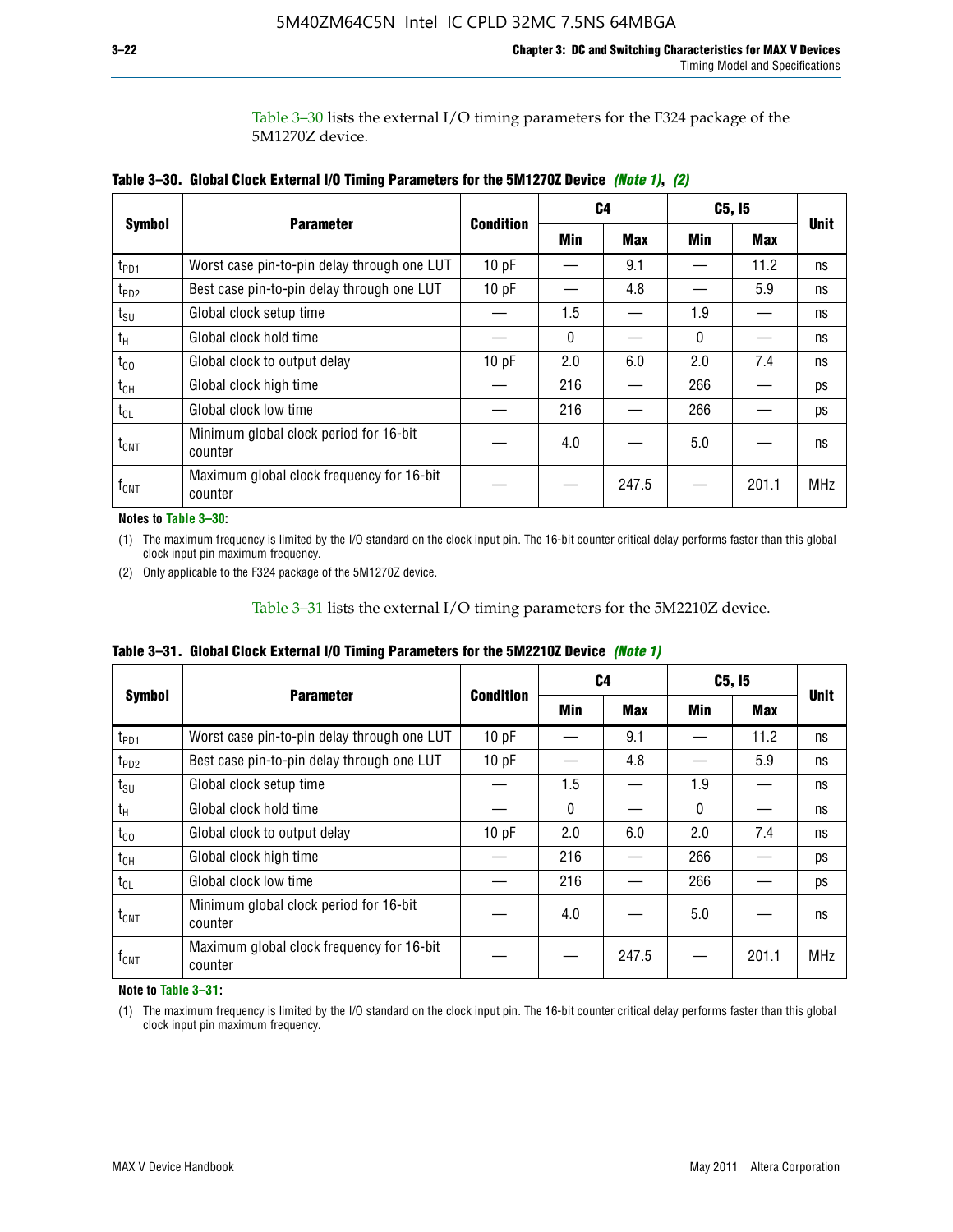### **External Timing I/O Delay Adders**

The I/O delay timing parameters for the I/O standard input and output adders and the input delays are specified by speed grade, independent of device density.

Table 3–32 through Table 3–36 on page 3–25 list the adder delays associated with I/O pins for all packages. If you select an I/O standard other than 3.3-V LVTTL, add the input delay adder to the external  $t_{\text{SU}}$  timing parameters listed in Table 3-26 on page 3–20 through Table 3–31. If you select an I/O standard other than 3.3-V LVTTL with 16 mA drive strength and fast slew rate, add the output delay adder to the external  $t_{CO}$  and  $t_{PD}$  listed in Table 3–26 on page 3–20 through Table 3–31.

|                                |                                   | 5M40Z/ 5M80Z/ 5M160Z/<br>5M240Z/5M570Z |            |            |              | 5M1270Z/5M2210Z |            |            |              |             |
|--------------------------------|-----------------------------------|----------------------------------------|------------|------------|--------------|-----------------|------------|------------|--------------|-------------|
|                                | I/O Standard                      | C <sub>4</sub>                         |            | C5, I5     |              | C <sub>4</sub>  |            | C5, I5     |              | <b>Unit</b> |
|                                |                                   | Min                                    | <b>Max</b> | <b>Min</b> | <b>Max</b>   | <b>Min</b>      | <b>Max</b> | <b>Min</b> | <b>Max</b>   |             |
| 3.3-V LVTTL                    | <b>Without Schmitt</b><br>Trigger |                                        | 0          |            | $\mathbf{0}$ |                 | $\Omega$   |            | $\mathbf{0}$ | ps          |
|                                | With Schmitt<br>Trigger           |                                        | 387        |            | 442          |                 | 480        |            | 591          | ps          |
| 3.3-V LVCMOS                   | <b>Without Schmitt</b><br>Trigger |                                        | 0          |            | 0            |                 | 0          |            | 0            | ps          |
|                                | With Schmitt<br>Trigger           |                                        | 387        |            | 442          |                 | 480        |            | 591          | ps          |
| 2.5-V LVTTL /                  | <b>Without Schmitt</b><br>Trigger |                                        | 42         |            | 42           |                 | 246        |            | 303          | ps          |
| <b>LVCMOS</b>                  | With Schmitt<br>Trigger           |                                        | 429        |            | 483          |                 | 787        |            | 968          | ps          |
| 1.8-V LVTTL /<br><b>LVCMOS</b> | <b>Without Schmitt</b><br>Trigger |                                        | 378        |            | 368          |                 | 695        |            | 855          | ps          |
| 1.5-V LVCMOS                   | <b>Without Schmitt</b><br>Trigger |                                        | 681        |            | 658          |                 | 1,334      |            | 1,642        | ps          |
| 1.2-V LVCMOS                   | <b>Without Schmitt</b><br>Trigger |                                        | 1,055      |            | 1,010        |                 | 2,324      |            | 2,860        | ps          |
| 3.3-V PCI                      | <b>Without Schmitt</b><br>Trigger |                                        | 0          |            | $\Omega$     |                 | $\Omega$   |            | $\Omega$     | ps          |

**Table 3–32. External Timing Input Delay Adders for MAX V Devices**

| I/O Standard |                                   |            | 5M40Z/ 5M80Z/ 5M160Z/ | 5M240Z/5M570Z |            | 5M1270Z/5M2210Z |            |        |            |             |
|--------------|-----------------------------------|------------|-----------------------|---------------|------------|-----------------|------------|--------|------------|-------------|
|              |                                   | C4         |                       | C5, I5        |            | C4              |            | C5, 15 |            | <b>Unit</b> |
|              |                                   | <b>Min</b> | <b>Max</b>            | Min           | <b>Max</b> | Min             | <b>Max</b> | Min    | <b>Max</b> |             |
| 3.3-V LVTTL  | <b>Without Schmitt</b><br>Trigger |            | 0                     |               | 0          |                 | 0          |        | 0          | ps          |
|              | With Schmitt<br>Trigger           |            | 387                   |               | 442        |                 | 400        |        | 493        | ps          |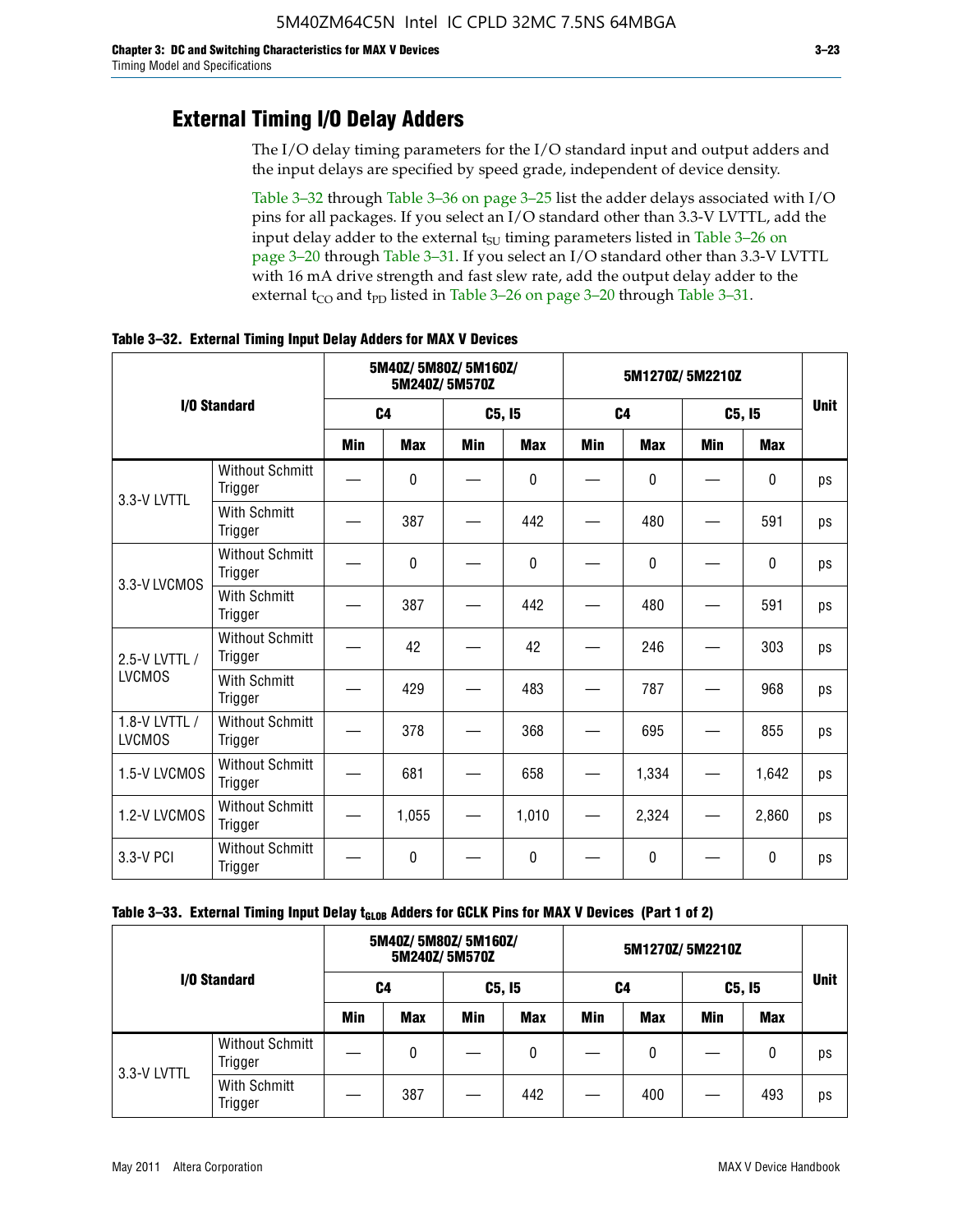|                                |                                   |            | 5M40Z/5M80Z/5M160Z/<br>5M240Z/5M570Z |     |            |     | 5M1270Z/5M2210Z |            |             |    |  |
|--------------------------------|-----------------------------------|------------|--------------------------------------|-----|------------|-----|-----------------|------------|-------------|----|--|
|                                | I/O Standard                      |            | C <sub>4</sub>                       |     | C5, I5     |     | C <sub>4</sub>  |            | C5, I5      |    |  |
|                                |                                   | <b>Min</b> | <b>Max</b>                           | Min | <b>Max</b> | Min | <b>Max</b>      | <b>Min</b> | <b>Max</b>  |    |  |
| 3.3-V LVCMOS                   | <b>Without Schmitt</b><br>Trigger |            | $\Omega$                             |     | 0          |     | 0               |            | $\mathbf 0$ | ps |  |
|                                | With Schmitt<br>Trigger           |            | 387                                  |     | 442        |     | 400             |            | 493         | ps |  |
| 2.5-V LVTTL /                  | <b>Without Schmitt</b><br>Trigger |            | 242                                  |     | 242        |     | 287             |            | 353         | ps |  |
| <b>LVCMOS</b>                  | With Schmitt<br>Trigger           |            | 429                                  |     | 483        |     | 550             |            | 677         | ps |  |
| 1.8-V LVTTL /<br><b>LVCMOS</b> | <b>Without Schmitt</b><br>Trigger |            | 378                                  |     | 368        |     | 459             |            | 565         | ps |  |
| 1.5-V LVCMOS                   | <b>Without Schmitt</b><br>Trigger |            | 681                                  |     | 658        |     | 1,111           |            | 1,368       | ps |  |
| 1.2-V LVCMOS                   | <b>Without Schmitt</b><br>Trigger |            | 1,055                                |     | 1,010      |     | 2,067           |            | 2,544       | ps |  |
| 3.3-V PCI                      | <b>Without Schmitt</b><br>Trigger |            | $\mathbf{0}$                         |     | 0          |     | 7               |            | 9           | ps |  |

### Table 3-33. External Timing Input Delay t<sub>GLOB</sub> Adders for GCLK Pins for MAX V Devices (Part 2 of 2)

### Table 3-34. External Timing Output Delay and t<sub>op</sub> Adders for Fast Slew Rate for MAX V Devices

|                      |                  | 5M40Z/5M80Z/5M160Z/<br>5M240Z/5M570Z |              |        | 5M1270Z/5M2210Z |                |              |        |              |             |
|----------------------|------------------|--------------------------------------|--------------|--------|-----------------|----------------|--------------|--------|--------------|-------------|
| I/O Standard         |                  | C <sub>4</sub>                       |              | C5, I5 |                 | C <sub>4</sub> |              | C5, I5 |              | <b>Unit</b> |
|                      |                  | Min                                  | <b>Max</b>   | Min    | <b>Max</b>      | <b>Min</b>     | <b>Max</b>   | Min    | <b>Max</b>   |             |
| 3.3-V LVTTL          | 16 mA            |                                      | 0            |        | 0               |                | $\mathbf{0}$ |        | 0            | ps          |
|                      | 8 mA             |                                      | 39           |        | 58              |                | 84           |        | 104          | ps          |
|                      | 8 mA             |                                      | $\mathbf{0}$ |        | $\Omega$        |                | $\Omega$     |        | $\mathbf{0}$ | ps          |
| 3.3-V LVCMOS         | 4 mA             |                                      | 39           |        | 58              |                | 84           |        | 104          | ps          |
| 2.5-V LVTTL / LVCMOS | 14 mA            |                                      | 122          |        | 129             |                | 158          |        | 195          | ps          |
|                      | 7 mA             |                                      | 196          |        | 188             |                | 251          |        | 309          | ps          |
| 1.8-V LVTTL / LVCMOS | 6 mA             |                                      | 624          |        | 624             |                | 738          |        | 909          | ps          |
|                      | 3 mA             |                                      | 686          |        | 694             |                | 850          |        | 1,046        | ps          |
| 1.5-V LVCMOS         | 4 mA             |                                      | 1,188        |        | 1,184           |                | 1,376        |        | 1,694        | ps          |
|                      | 2 <sub>m</sub> A |                                      | 1,279        |        | 1,280           |                | 1,517        |        | 1,867        | ps          |
| 1.2-V LVCMOS         | 3 mA             |                                      | 1,911        |        | 1,883           |                | 2,206        |        | 2,715        | ps          |
| 3.3-V PCI            | 20 mA            |                                      | 39           |        | 58              |                | 4            |        | 5            | ps          |
| <b>LVDS</b>          |                  |                                      | 122          |        | 129             |                | 158          |        | 195          | ps          |
| <b>RSDS</b>          |                  |                                      | 122          |        | 129             |                | 158          |        | 195          | ps          |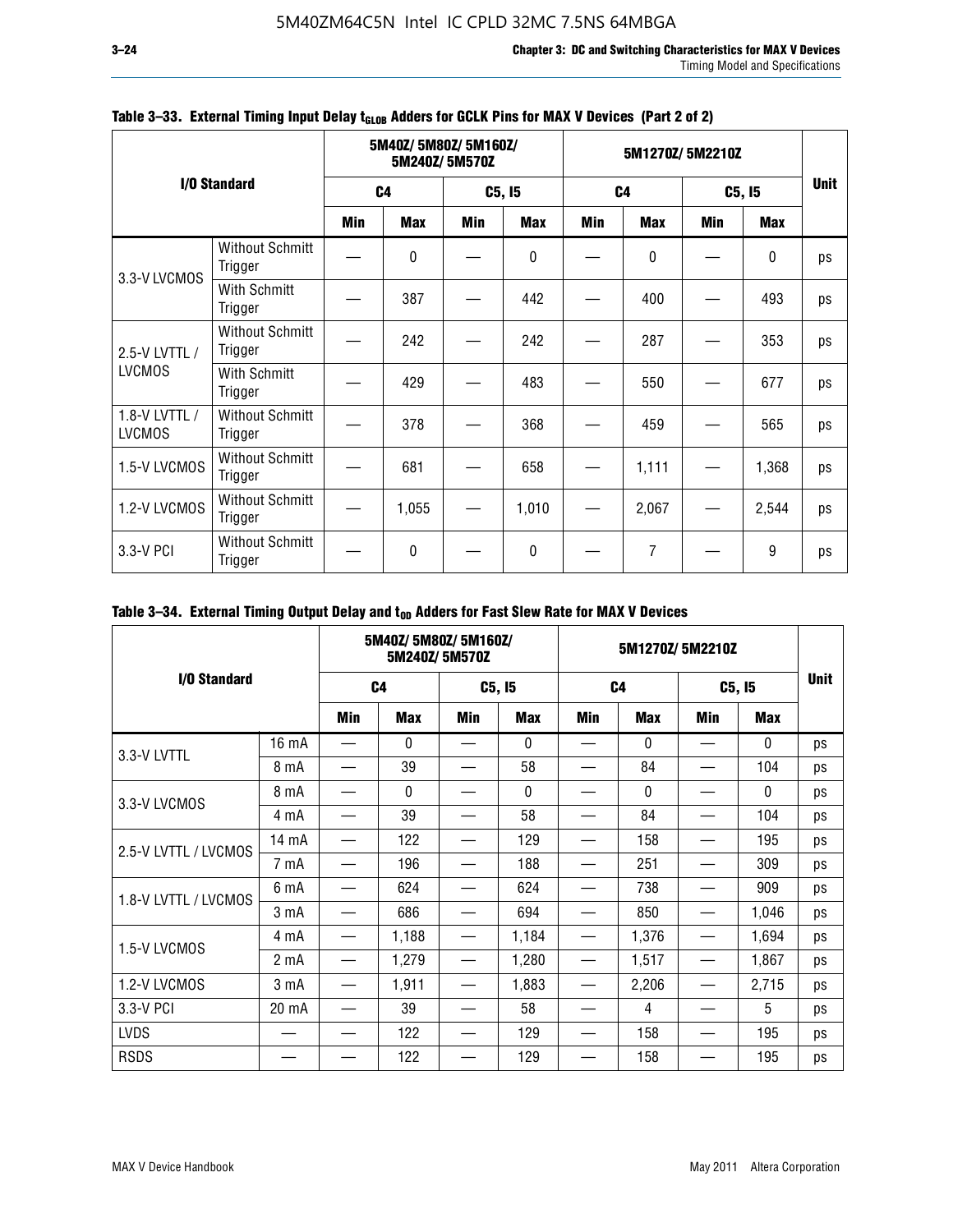**Chapter 3: DC and Switching Characteristics for MAX V Devices 3–25** Timing Model and Specifications

|                      |       |                          |            | 5M240Z/5M570Z                 | 5M40Z/5M80Z/5M160Z/ |                   |            | 5M1270Z/5M2210Z |        |             |
|----------------------|-------|--------------------------|------------|-------------------------------|---------------------|-------------------|------------|-----------------|--------|-------------|
| I/O Standard         |       | C4                       |            |                               | C5, I5              | C <sub>4</sub>    |            | C5, I5          |        | <b>Unit</b> |
|                      |       | Min                      | <b>Max</b> | Min                           | <b>Max</b>          | Min               | <b>Max</b> | Min             | Max    |             |
| 3.3-V LVTTL          | 16 mA |                          | 5,913      |                               | 6,043               |                   | 6,612      |                 | 6,293  | ps          |
|                      | 8 mA  |                          | 6,488      |                               | 6,645               |                   | 7,313      |                 | 6,994  | ps          |
| 3.3-V LVCMOS         | 8 mA  |                          | 5,913      |                               | 6,043               |                   | 6,612      |                 | 6,293  | ps          |
|                      | 4 mA  | —                        | 6,488      |                               | 6,645               |                   | 7,313      |                 | 6,994  | ps          |
| 2.5-V LVTTL / LVCMOS | 14 mA |                          | 9,088      |                               | 9,222               |                   | 10,021     |                 | 9,702  | ps          |
|                      | 7 mA  |                          | 9,808      |                               | 9,962               |                   | 10,881     |                 | 10,562 | ps          |
| 1.8-V LVTTL / LVCMOS | 6 mA  | $\overline{\phantom{0}}$ | 21,758     |                               | 21,782              |                   | 21,134     |                 | 20,815 | ps          |
|                      | 3 mA  |                          | 23,028     | $\overbrace{\phantom{13333}}$ | 23,032              |                   | 22,399     |                 | 22,080 | ps          |
| 1.5-V LVCMOS         | 4 mA  | $\overline{\phantom{0}}$ | 39,068     | $\overline{\phantom{m}}$      | 39,032              |                   | 34,499     |                 | 34,180 | ps          |
|                      | 2 mA  |                          | 40,578     |                               | 40,542              |                   | 36,281     |                 | 35,962 | ps          |
| 1.2-V LVCMOS         | 3 mA  | $\overline{\phantom{0}}$ | 69,332     | $\overline{\phantom{m}}$      | 70,257              | $\hspace{0.05cm}$ | 55,796     |                 | 55,477 | ps          |
| 3.3-V PCI            | 20 mA |                          | 6,488      |                               | 6,645               |                   | 339        |                 | 418    | ps          |

### Table 3–35. External Timing Output Delay and t<sub>on</sub> Adders for Slow Slew Rate for MAX V Devices

**Table 3–36. IOE Programmable Delays for MAX V Devices**

|                                                 | 5M40Z/5M80Z/5M160Z/<br>5M240Z/5M570Z |            |        |            | 5M1270Z/5M2210Z |            |        |            |             |
|-------------------------------------------------|--------------------------------------|------------|--------|------------|-----------------|------------|--------|------------|-------------|
| <b>Parameter</b>                                | C4                                   |            | C5, I5 |            | C4              |            | C5, I5 |            | <b>Unit</b> |
|                                                 | Min                                  | <b>Max</b> | Min    | <b>Max</b> | Min             | <b>Max</b> | Min    | <b>Max</b> |             |
| Input Delay from Pin to Internal<br>$Cells = 1$ |                                      | 1,858      |        | 2,214      |                 | 1,592      |        | 1,960      | ps          |
| Input Delay from Pin to Internal<br>$Cells = 0$ |                                      | 569        |        | 616        |                 | 115        |        | 142        | ps          |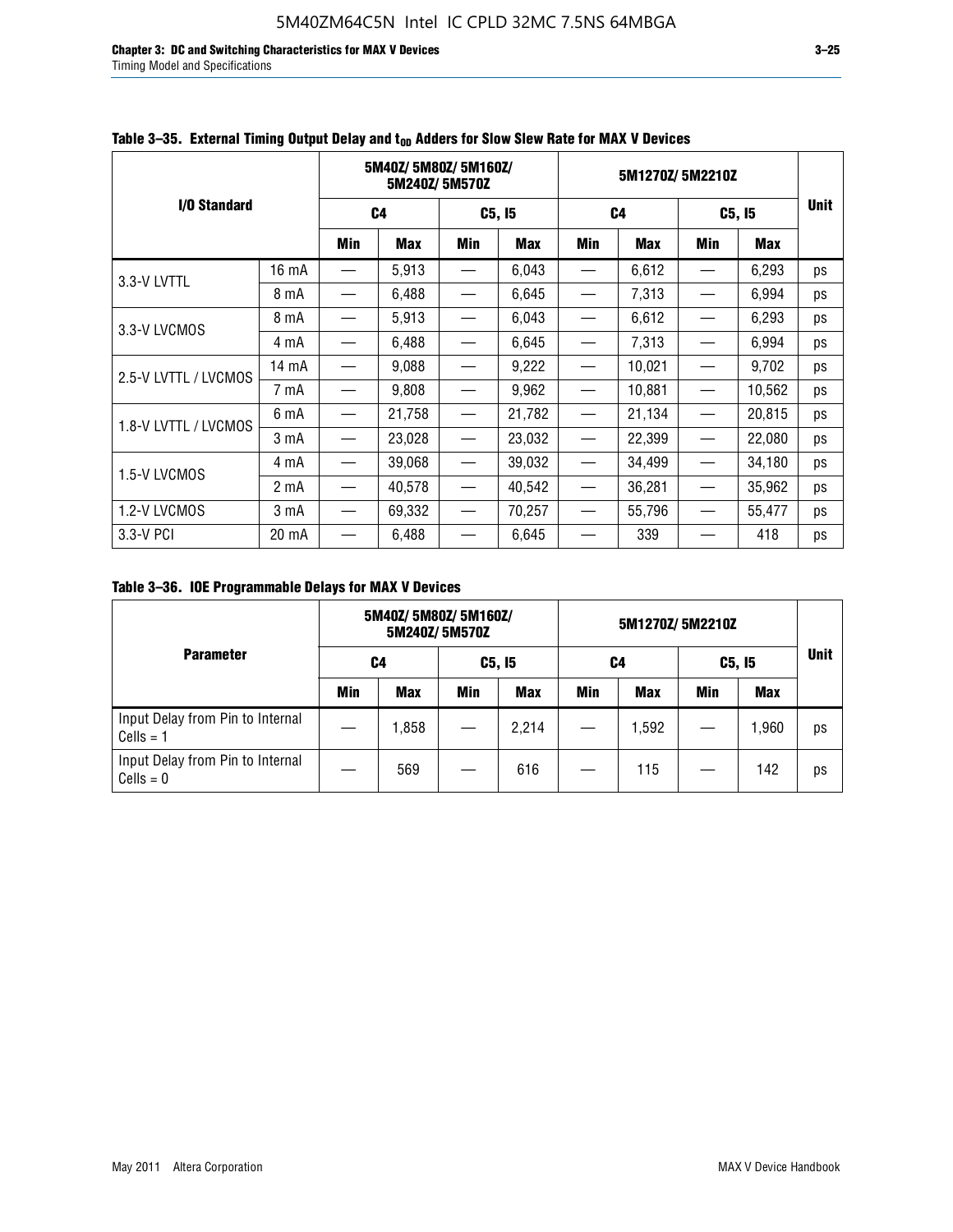### **Maximum Input and Output Clock Rates**

Table 3–37 and Table 3–38 list the maximum input and output clock rates for standard I/O pins in MAX V devices.

| I/O Standard |                         | 5M40Z/5M80Z/5M160Z/<br>5M240Z/5M570Z/5M1270Z/<br>5M2210Z | Unit       |
|--------------|-------------------------|----------------------------------------------------------|------------|
|              |                         | C4, C5, I5                                               |            |
| 3.3-V LVTTL  | Without Schmitt Trigger | 304                                                      | <b>MHz</b> |
|              | With Schmitt Trigger    | 304                                                      | <b>MHz</b> |
| 3.3-V LVCMOS | Without Schmitt Trigger | 304                                                      | MHz        |
|              | With Schmitt Trigger    | 304                                                      | MHz        |
| 2.5-V LVTTL  | Without Schmitt Trigger | 304                                                      | <b>MHz</b> |
|              | With Schmitt Trigger    | 304                                                      | MHz        |
| 2.5-V LVCMOS | Without Schmitt Trigger | 304                                                      | <b>MHz</b> |
|              | With Schmitt Trigger    | 304                                                      | MHz        |
| 1.8-V LVTTL  | Without Schmitt Trigger | 200                                                      | MHz        |
| 1.8-V LVCMOS | Without Schmitt Trigger | 200                                                      | <b>MHz</b> |
| 1.5-V LVCMOS | Without Schmitt Trigger | 150                                                      | MHz        |
| 1.2-V LVCMOS | Without Schmitt Trigger | 120                                                      | MHz        |
| 3.3-V PCI    | Without Schmitt Trigger | 304                                                      | <b>MHz</b> |

**Table 3–37. Maximum Input Clock Rate for I/Os for MAX V Devices**

| Table 3–38. Maximum Output Clock Rate for I/Os for MAX V Devices |  |  |  |  |  |  |  |  |  |  |
|------------------------------------------------------------------|--|--|--|--|--|--|--|--|--|--|
|------------------------------------------------------------------|--|--|--|--|--|--|--|--|--|--|

| I/O Standard | 5M40Z/5M80Z/5M160Z/<br>5M240Z/5M570Z/5M1270Z/<br>5M2210Z | <b>Unit</b> |
|--------------|----------------------------------------------------------|-------------|
|              | C4, C5, I5                                               |             |
| 3.3-V LVTTL  | 304                                                      | <b>MHz</b>  |
| 3.3-V LVCMOS | 304                                                      | <b>MHz</b>  |
| 2.5-V LVTTL  | 304                                                      | MHz         |
| 2.5-V LVCMOS | 304                                                      | <b>MHz</b>  |
| 1.8-V LVTTL  | 200                                                      | MHz         |
| 1.8-V LVCMOS | 200                                                      | MHz         |
| 1.5-V LVCMOS | 150                                                      | <b>MHz</b>  |
| 1.2-V LVCMOS | 120                                                      | <b>MHz</b>  |
| 3.3-V PCI    | 304                                                      | <b>MHz</b>  |
| <b>LVDS</b>  | 304                                                      | MHz         |
| <b>RSDS</b>  | 200                                                      | <b>MHz</b>  |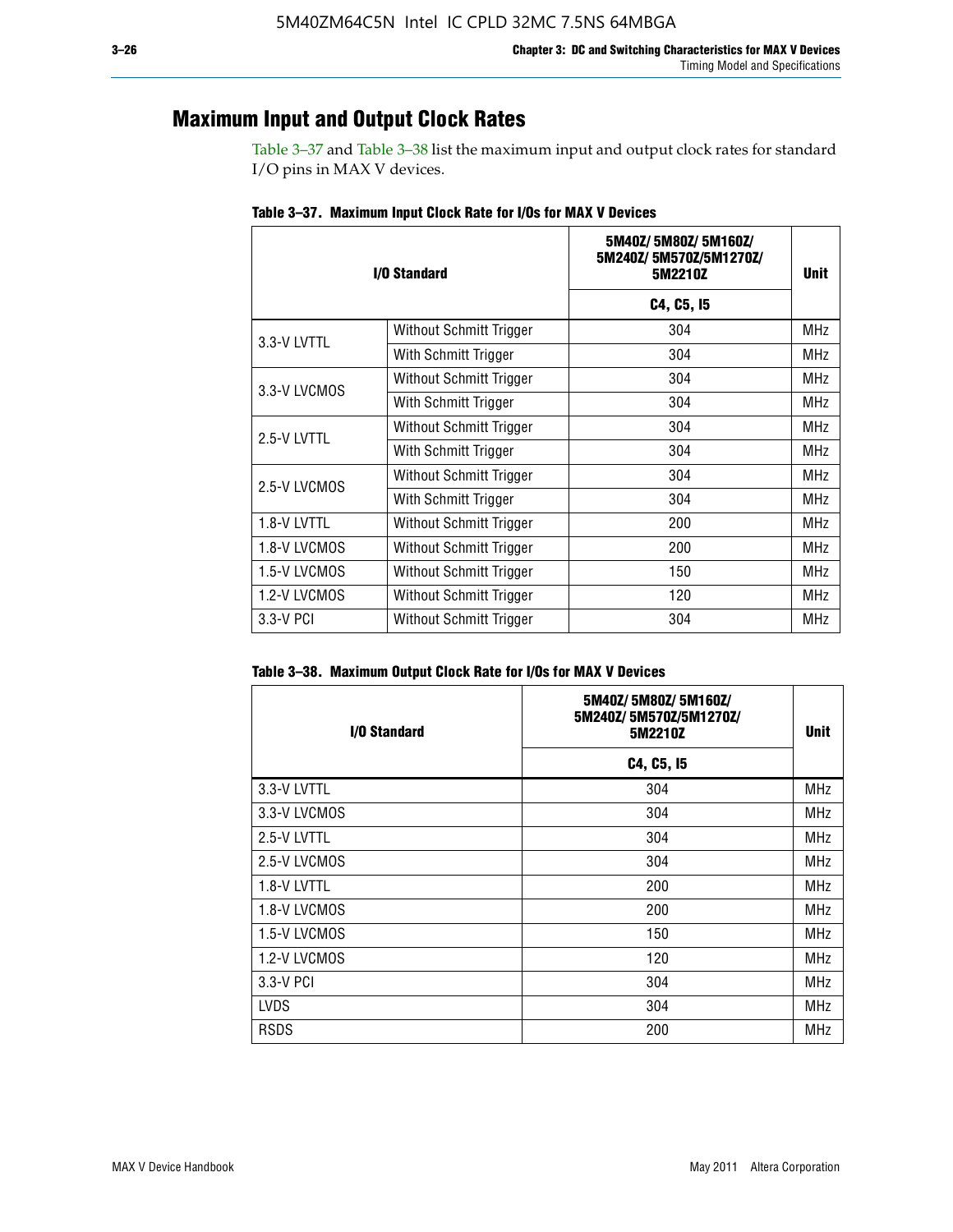Table 3–39 lists the emulated LVDS output timing specifications for MAX V devices.

#### **Table 3–39. Emulated LVDS Output Timing Specifications for MAX V Devices**

| <b>Parameter</b>        | <b>Mode</b> |     | 5M40Z/5M80Z/5M160Z/<br>5M240Z/5M570Z/5M1270Z/<br>5M2210Z |             |  |
|-------------------------|-------------|-----|----------------------------------------------------------|-------------|--|
|                         |             |     | C4, C5, I5                                               | <b>Unit</b> |  |
|                         |             | Min | <b>Max</b>                                               |             |  |
|                         | $\times 10$ |     | 304                                                      | <b>Mbps</b> |  |
|                         | $\times 9$  |     | 304                                                      | Mbps        |  |
|                         | $\times 8$  |     | 304                                                      | <b>Mbps</b> |  |
|                         | $\times 7$  |     | 304                                                      | <b>Mbps</b> |  |
|                         | $\times 6$  |     | 304                                                      | <b>Mbps</b> |  |
| Data rate $(1)$ , $(2)$ | $\times 5$  |     | 304                                                      | <b>Mbps</b> |  |
|                         | $\times 4$  |     | 304                                                      | <b>Mbps</b> |  |
|                         | $\times 3$  |     | 304                                                      | <b>Mbps</b> |  |
|                         | $\times 2$  |     | 304                                                      | <b>Mbps</b> |  |
|                         | $\times$ 1  |     | 304                                                      | <b>Mbps</b> |  |
| $t_{\text{DUTY}}$       |             | 45  | 55                                                       | $\%$        |  |
| Total jitter $(3)$      |             |     | 0.2                                                      | UI          |  |
| $t_{\text{RISE}}$       |             |     | 450                                                      | ps          |  |
| $t_{FALL}$              |             |     | 450                                                      | ps          |  |

**Notes to Table 3–39:**

(1) The performance of the LVDS\_E\_3R transmitter system is limited by the lower of the two—the maximum data rate supported by LVDS\_E\_3R I/O buffer or 2x (F<sub>MAX</sub> of the ALTLVDS\_TX instance). The actual performance of your LVDS\_E\_3R transmitter system must be attained through the Quartus II timing analysis of the complete design.

(2) For the input clock pin to achieve 304 Mbps, use I/O standard with  $V_{\text{CCIO}}$  of 2.5 V and above.

(3) This specification is based on external clean clock source.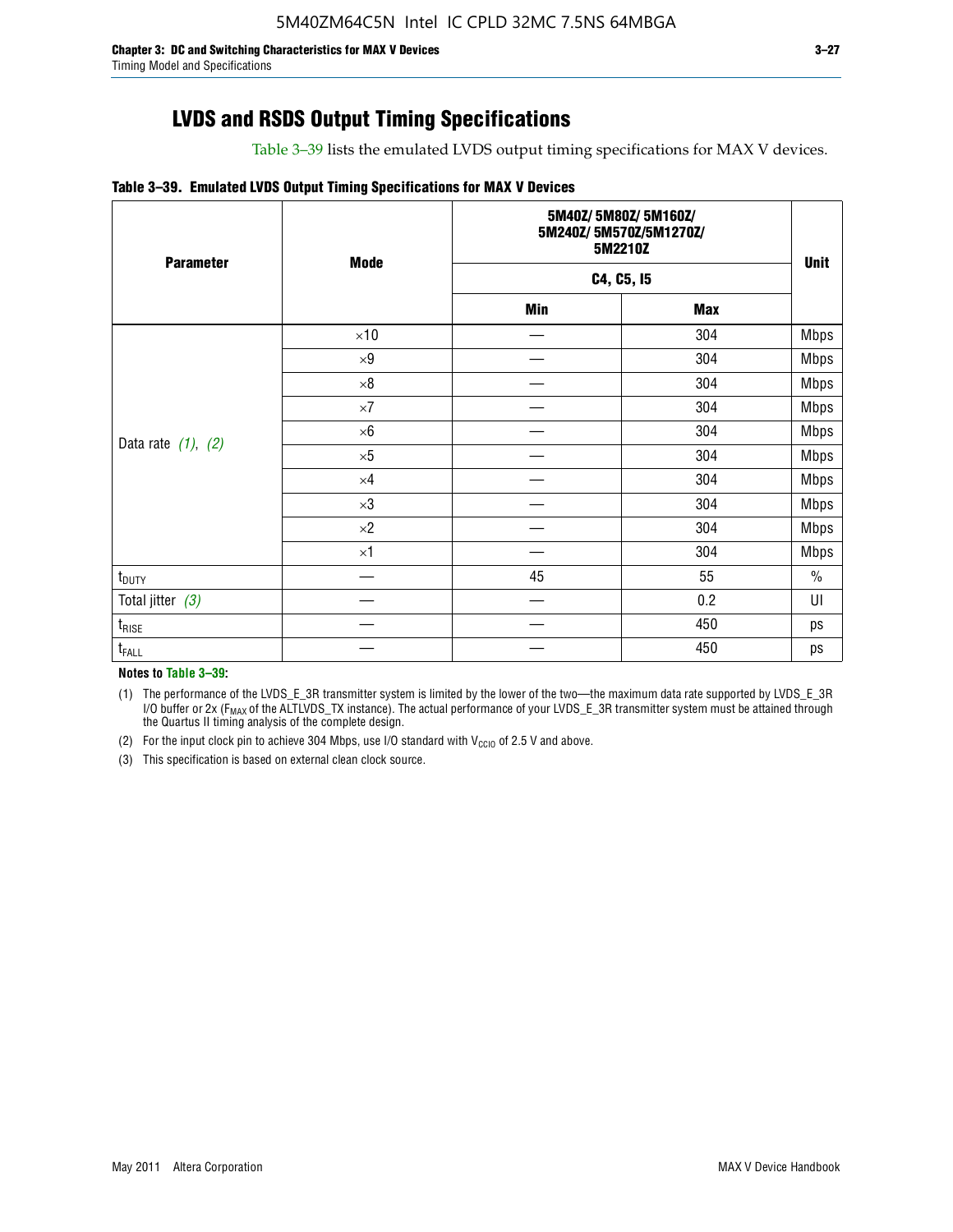### Table 3–40 lists the emulated RSDS output timing specifications for MAX V devices.

|  |  |  |  | Table 3-40. Emulated RSDS Output Timing Specifications for MAX V Devices |
|--|--|--|--|--------------------------------------------------------------------------|
|--|--|--|--|--------------------------------------------------------------------------|

| <b>Parameter</b>  | <b>Mode</b> |            | 5M40Z/5M80Z/5M160Z/<br>5M240Z/5M570Z/5M1270Z/<br>5M2210Z |             |  |  |
|-------------------|-------------|------------|----------------------------------------------------------|-------------|--|--|
|                   |             |            | C4, C5, I5                                               | <b>Unit</b> |  |  |
|                   |             | <b>Min</b> | <b>Max</b>                                               |             |  |  |
|                   | $\times 10$ |            | 200                                                      | <b>Mbps</b> |  |  |
|                   | $\times 9$  |            | 200                                                      | <b>Mbps</b> |  |  |
|                   | $\times 8$  |            | 200                                                      | <b>Mbps</b> |  |  |
|                   | $\times 7$  |            | 200                                                      | Mbps        |  |  |
|                   | $\times 6$  |            | 200                                                      | <b>Mbps</b> |  |  |
| Data rate $(1)$   | $\times 5$  |            | 200                                                      | <b>Mbps</b> |  |  |
|                   | $\times 4$  |            | 200                                                      | <b>Mbps</b> |  |  |
|                   | $\times 3$  |            | 200                                                      | <b>Mbps</b> |  |  |
|                   | $\times 2$  |            | 200                                                      | <b>Mbps</b> |  |  |
|                   | $\times1$   |            | 200                                                      | <b>Mbps</b> |  |  |
| $t_{\text{DUTY}}$ |             | 45         | 55                                                       | $\%$        |  |  |
| Total jitter (2)  |             |            | 0.2                                                      | UI          |  |  |
| $t_{\rm RISE}$    |             |            | 450                                                      | ps          |  |  |
| $t_{FALL}$        |             |            | 450                                                      | ps          |  |  |

**Notes to Table 3–40:**

(1) For the input clock pin to achieve 200 Mbps, use I/O standard with  $V_{\text{CCIO}}$  of 1.8 V and above.

(2) This specification is based on external clean clock source.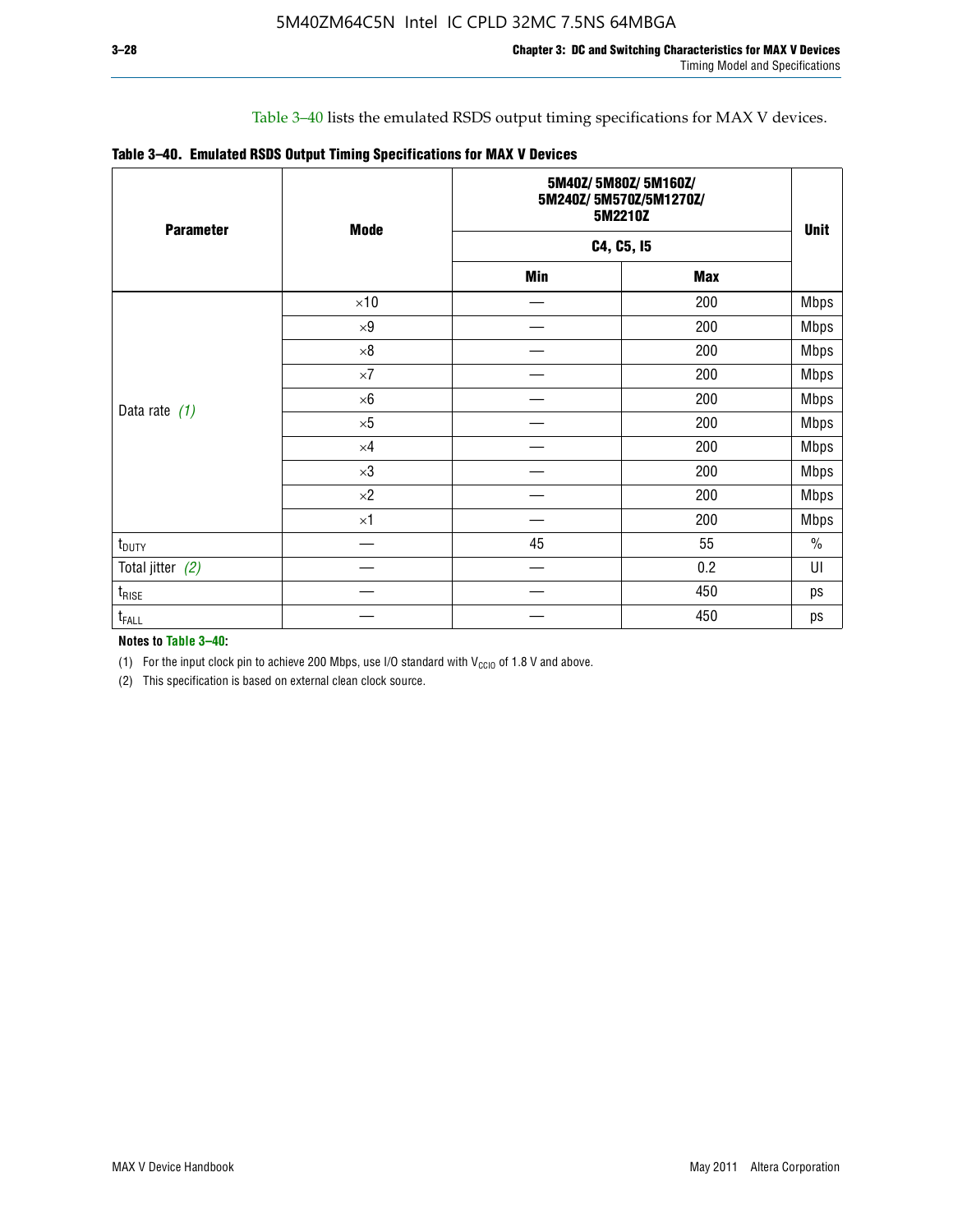Figure 3–6 shows the timing waveform for the JTAG signals for the MAX V device family.

**Figure 3–6. JTAG Timing Waveform for MAX V Devices**



Table 3–41 lists the JTAG timing parameters and values for the MAX V device family.

| Table 3-41. JTAG Timing Parameters for MAX V Devices (Part 1 of 2) |  |  |  |
|--------------------------------------------------------------------|--|--|--|
|                                                                    |  |  |  |

| <b>Symbol</b>     | <b>Parameter</b>                                | Min             | <b>Max</b> | <b>Unit</b> |
|-------------------|-------------------------------------------------|-----------------|------------|-------------|
|                   | TCK clock period for $V_{CCIO1} = 3.3 V$        | 55.5            |            | ns          |
|                   | TCK clock period for $V_{\text{CC101}} = 2.5$ V | 62.5            |            | ns          |
| $t_{JCP}$ (1)     | TCK clock period for $V_{CC101} = 1.8 V$        | 100             |            | ns          |
|                   | TCK clock period for $V_{CC101} = 1.5 V$        | 143             |            | ns          |
| $t_{JCH}$         | TCK clock high time                             | 20              |            | ns          |
| $t_{\sf JCL}$     | TCK clock low time                              | 20              |            | ns          |
| t <sub>JPSU</sub> | JTAG port setup time $(2)$                      | 8               |            | ns          |
| t <sub>JPH</sub>  | JTAG port hold time                             | 10 <sup>1</sup> |            | ns          |
| $t_{\text{JPCO}}$ | JTAG port clock to output $(2)$                 |                 | 15         | ns          |
| $t_{JPZX}$        | JTAG port high impedance to valid output $(2)$  |                 | 15         | ns          |
| $t_{JPXZ}$        | JTAG port valid output to high impedance $(2)$  |                 | 15         | ns          |
| t <sub>JSSU</sub> | Capture register setup time                     | 8               |            | ns          |
| t <sub>JSH</sub>  | Capture register hold time                      | 10              |            | ns          |
| t <sub>usco</sub> | Update register clock to output                 |                 | 25         | ns          |
| $t_{\text{JSZX}}$ | Update register high impedance to valid output  |                 | 25         | ns          |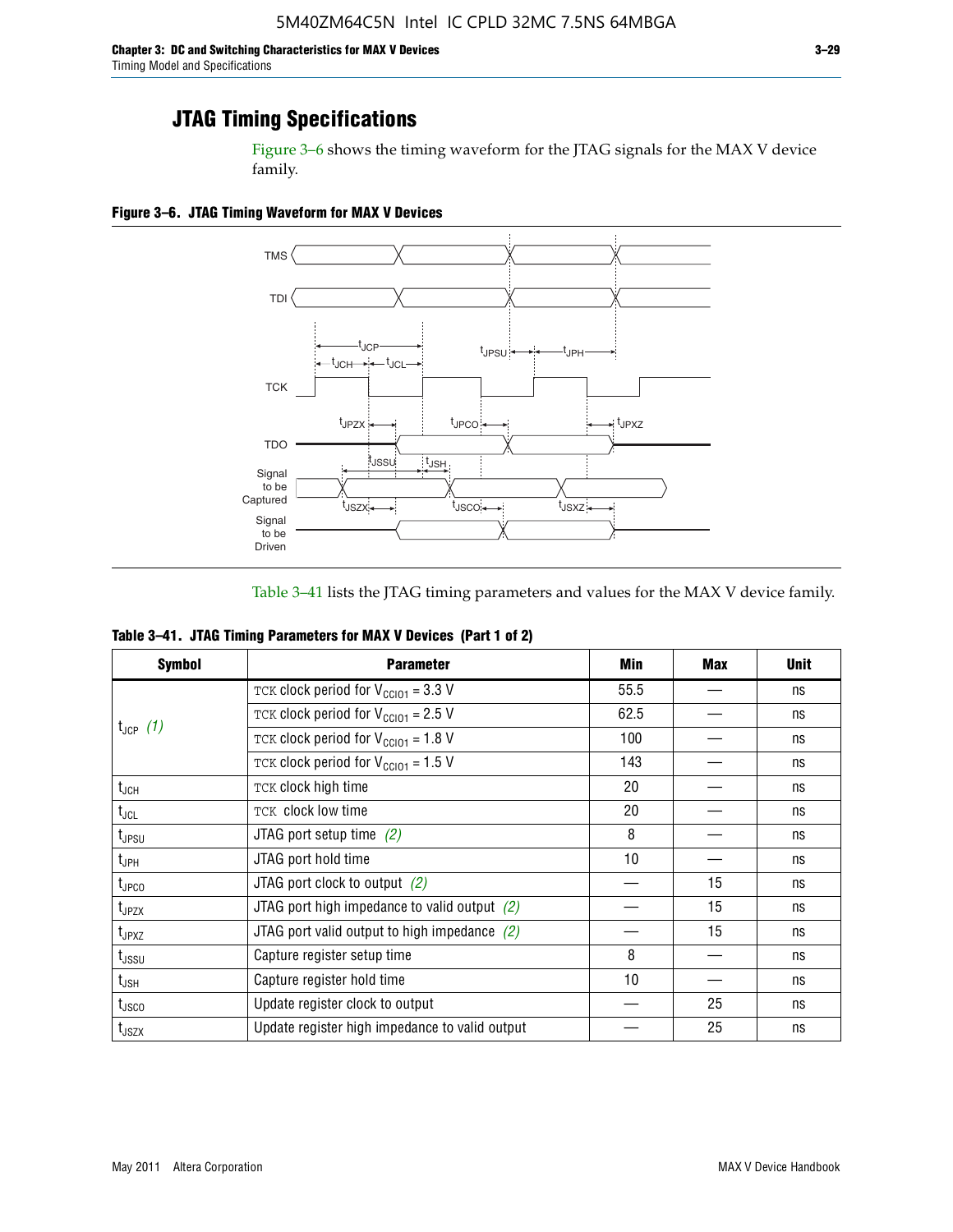#### **Table 3–41. JTAG Timing Parameters for MAX V Devices (Part 2 of 2)**

| <b>Symbol</b> | Parameter                                      | Min | <b>Max</b> | Unit |
|---------------|------------------------------------------------|-----|------------|------|
| <b>L</b> JSXZ | Update register valid output to high impedance |     | りに<br>۷J   | ns   |

**Notes to Table 3–41:**

(1) Minimum clock period specified for 10 pF load on the TDO pin. Larger loads on TDO degrades the maximum TCK frequency.

(2) This specification is shown for 3.3-V LVTTL/LVCMOS and 2.5-V LVTTL/LVCMOS operation of the JTAG pins. For 1.8-V LVTTL/LVCMOS and 1.5-V LVCMOS operation, the t<sub>JPSU</sub> minimum is 6 ns and t<sub>JPCO</sub>, t<sub>JPZX</sub>, and t<sub>JPXZ</sub> are maximum values at 35 ns.

# **Document Revision History**

Table 3–42 lists the revision history for this chapter.

**Table 3–42. Document Revision History**

| <b>Date</b>   | <b>Version</b> | <b>Changes</b>                                              |
|---------------|----------------|-------------------------------------------------------------|
| May 2011      | 1.2            | Updated Table 3–2, Table 3–15, Table 3–16, and Table 3–33.  |
| January 2011  | 1.1            | Updated Table 3–37, Table 3–38, Table 3–39, and Table 3–40. |
| December 2010 | 1.0            | Initial release.                                            |